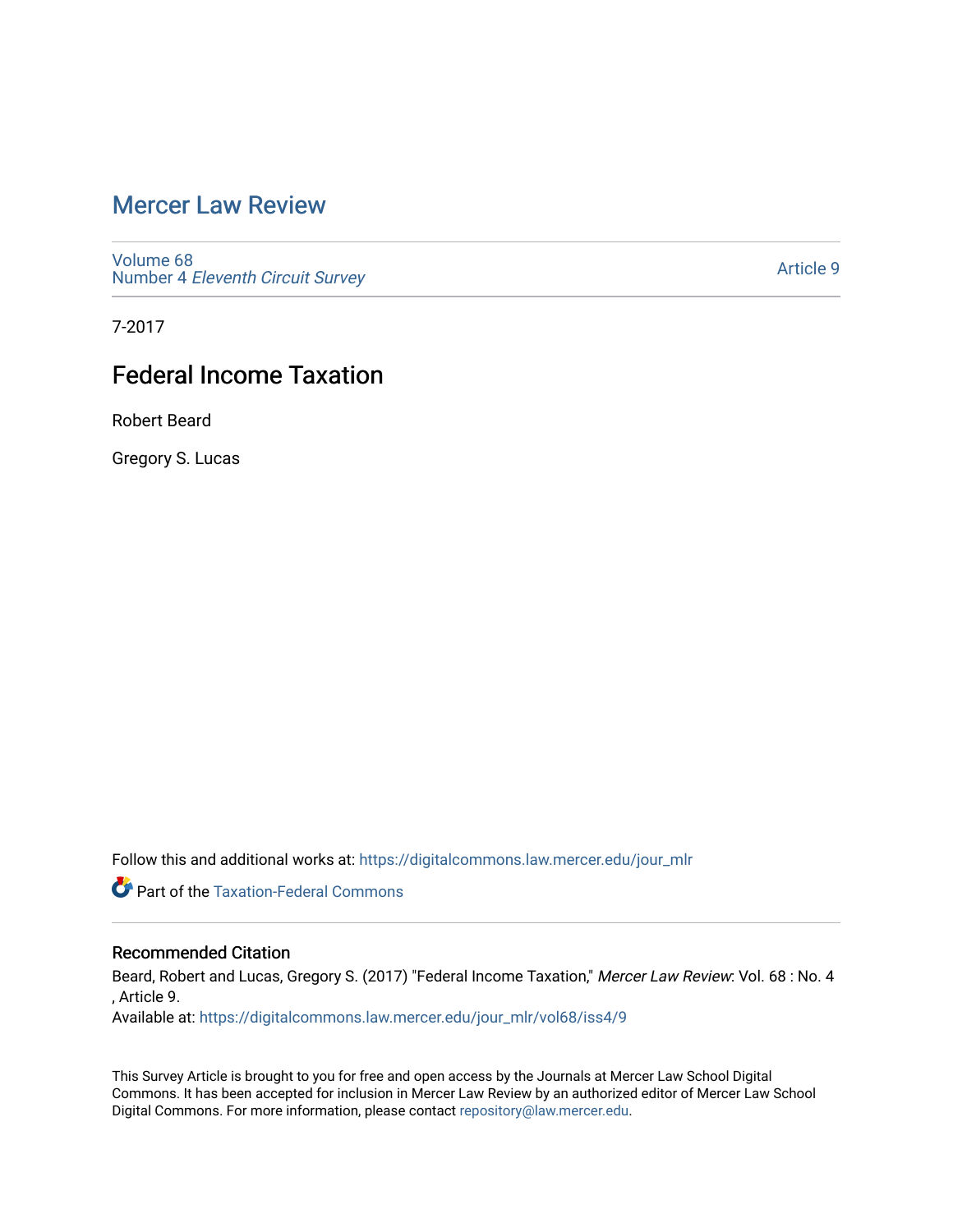## **Federal Income Taxation**

## **by Robert Beard\***

### **and Gregory S. Lucas"**

In **2016,** federal courts in the United States Court of Appeals for the Eleventh Circuit handed down several notable opinions on federal tax issues. This Article surveys four of those opinions involving the collection of foreign taxes pursuant to a tax treaty, the characterization of income from the sale of real estate as capital gains, and self-employment taxes on deferred compensation.'

#### *I. Boree v. Commissioner*

The Internal Revenue Code (Code)2 provides for different rates of individual income tax for ordinary income earned through business activities and long-term capital gain income. Capital gain is "[i]ncome representing proceeds from the sale or exchange of a capital asset. **. . ."3** "Capital asset" is not directly defined in the Code, but does not include "property held **by** the taxpayer primarily for sale to customers in the ordinary course of his trade or business."<sup>4</sup>Thus, when a taxpayer disposes of some property that has been held for more than a year, the question arises as to whether that property was held for sale as part of the taxpayer's business, or was instead purchased as an investment. In the Eleventh Circuit, determining whether an asset is a capital asset requires

<sup>\*</sup>Senior Associate in the firm of King **&** Spalding LLP, Atlanta, Georgia. Yale University (B.A., 2004); Georgetown University Law Center **(J.D., 2007);** University of Florida Frederic **G.** Levin College of Law (LL.M., 2011). Member, State Bar of Georgia.

<sup>-</sup>Associate in the firm of King **&** Spalding LLP, Atlanta, Georgia. University of Georgia (A.B., 2000); University of Chicago (M.A., 2004); University of Chicago **(J.D., 2013).** Member, State Bar of Georgia.

**<sup>1.</sup>** For an analysis of federal taxation cases decided during the prior survey period, see Robert Beard **&** Gregory **S.** Lucas, *Federal Income Taxation, Eleventh Circuit Survey,* 67 MERCER L. REV. **929 (2016).**

<sup>2.</sup> I.R.C. **§** 41 (2012). Unless otherwise indicated, all "section" references are to the Code, as amended.

**<sup>3.</sup>** Long v. Commissioner, **772 F.3d 670, 675** (11th Cir. 2014) (per curium).

<sup>4.</sup> *Id.* (quoting I.R.C. **§** 1221(a)(1)).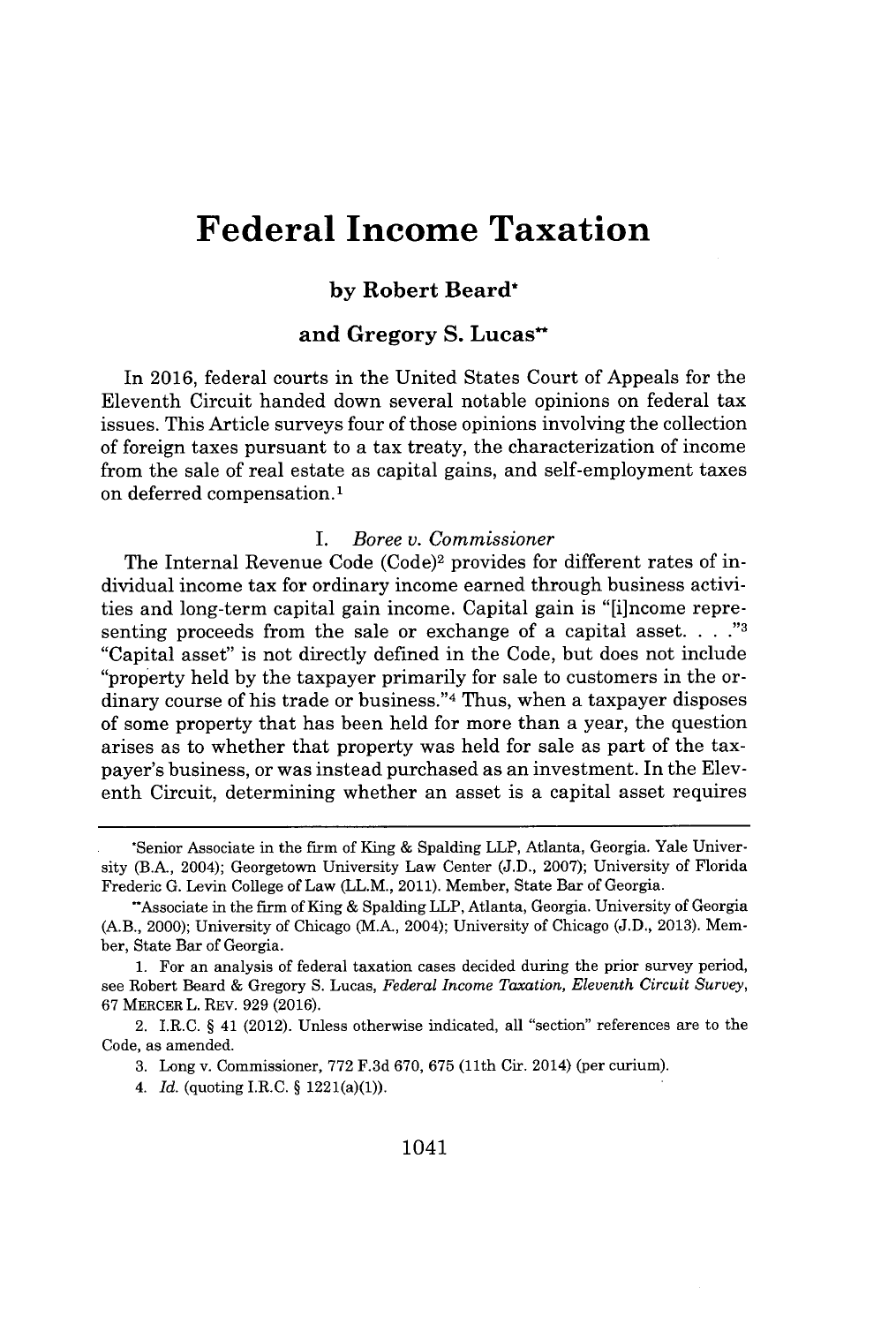consideration of seven factors set out in the old United States Court of Appeals for the Fifth Circuit case of *United States v. Winthrop.<sup>5</sup>*These factors include the following:

**(1)** The nature and purpose of the acquisition of the property and the duration of the ownership; (2) the extent and nature of the taxpayer's efforts to sell the property; **(3)** the number, extent, continuity and substantiality of the sales; (4) the extent of subdividing, developing, and advertising to increase sales; **(5)** the use of a business office for the sale of the property; **(6)** the character and degree of supervision or control exercised **by** the taxpayer over any representative selling the property; and **(7)** the time and effort the taxpayer habitually devoted to the sales.<sup>6</sup>

Although the third Winthrop factor is the "most important,"<sup>7</sup> no one factor is determinative.<sup>8</sup>This makes the determination of whether an asset is a capital asset necessarily a fact-intensive inquiry.<sup>9</sup>

Due to the more favorable tax rates applicable to long-term capital gain, individual taxpayers generally will prefer to characterize income as long-term capital gain rather than ordinary income. Because of the **highly** fact-specific nature of the determination, it is often difficult for a taxpayer to predict if the Internal Revenue Service (IRS) will accept the taxpayer's characterization. The Eleventh Circuit addressed one such failed attempt to characterize the sale of real estate as the sale of a capital asset in *Boree v. Commissioner.<sup>10</sup>*

This case originated in a 2002 purchase of **1,892** acres of vacant land located in Baker County, Florida **by** Glen Forest, **LLC** (Glen Forest), a tax partnership of Gregory Boree (Boree) and Daniel Dukes (Dukes).<sup>11</sup> The purchase price was approximately **\$3.2** million and was substantially debt-financed. Within a month of the initial purchase, Glen Forest began making occasional sales of portions of the land. <sup>12</sup>

In **2003,** Glen Forest submitted a residential development plan for the property to the Baker County Planning and Zoning Department. The planned residential development of the property would be called West

**<sup>5.</sup>** 417 **F.2d 905** (5th Cir. **1969).** Decisions handed down **by** the Fifth Circuit prior to October **1, 1981** are binding precedent in the Eleventh Circuit. *See* Bonner v. City of Prichard, **661 F.2d 1206, 1207 (11th** Cir. **1981)** (en banc).

**<sup>6.</sup>** *Winthrop,* 417 **F.2d** at **910.**

**<sup>7.</sup>** Biedenharn Realty Co. v. United States, **526 F.2d** 409, 416 (5th Cir. **1976)** (en banc).

**<sup>8.</sup>** *Id.* at 415.

**<sup>9.</sup>** *Id.*

**<sup>10. 837</sup> F.3d 1093** (11th Cir. **2016).**

**<sup>11.</sup>** *Id.* at **1095.**

<sup>12.</sup> *Id.* at **1096.**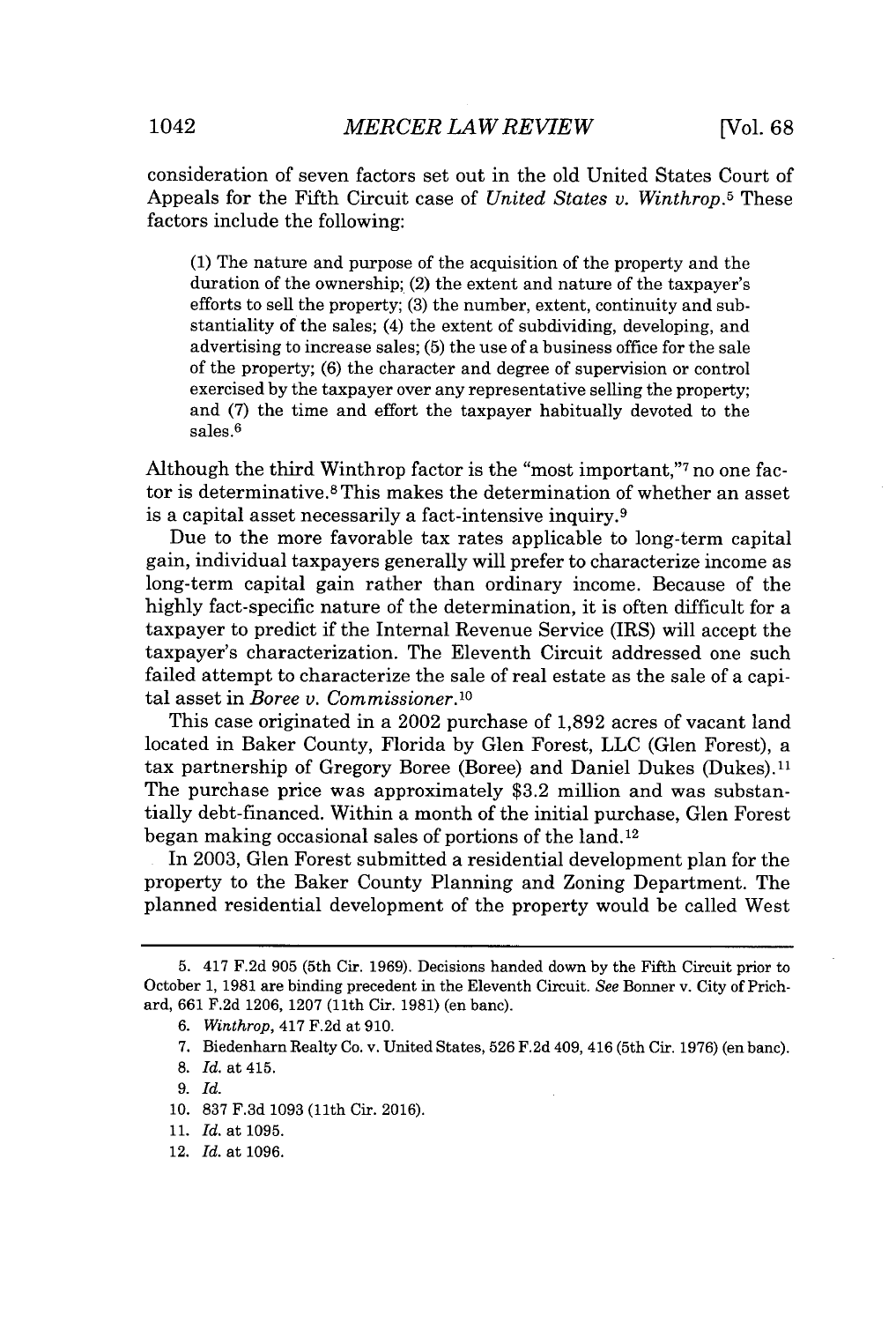Glen Estates, and would contain more than **100** lots, which Glen Forest would develop and sell in stages. Baker County accepted the proposal and rezoned the property, and also granted Glen Forest's request for an exemption from county requirements that Glen Forest complete interior roads prior to selling lots. Soon after, Glen Forest created a homeowners' association for West Glen Estates. **13** The association documents referred to Glen Forest as the "developer" and gave it authority to appoint at least one member to the association's board so long as Glen Forest "holds for sale in the ordinary course of business at least five percent **(5%)** of the acreage in all phases of the property."<sup>14</sup> The documents made no distinctions among the lots that made up West Glen Estates. <sup>15</sup>

After gaining the initial approvals from Baker County and forming the homeowners' association, Glen Forest continued with its efforts to develop West Glen Estates. It applied for environmental permits, created easements for water and utilities, and constructed an unpaved road. Glen Forest did not, however, maintain a sales office or hire a broker to sell lots, although it did place occasional classified advertisements for West Glen Estates in local newspapers. Through these efforts, Glen Forest sold approximately twenty-six lots in 2004.16

Development and selling slowed after a series of land use restrictions were adopted **by** Baker County in late 2004. These restrictions included moratoria on development along certain roads adjacent to West Glen Estates and on the development of subdivisions containing unpaved roads. It later required that internal subdivision roads be paved, a restriction from which Glen Forest sought, but failed to secure, an exemption. Boree estimated that complying with the paving requirement would cost approximately **\$7** million. Perhaps because of these new restrictions, Glen Forest sold only eight lots in **2005.** Dukes also sold his interest in Glen Forest to Boree in **2005,** and Boree's wife replaced Dukes as Glen Forest's second member.<sup>17</sup>

Faced with the new restrictions, Glen Forest attempted to get Baker County to approve higher-density development in order to help cover the costs of paving the roads. The new development plan would include a commercial zone and a recreational parcel for equestrian and other activities. Although Glen Forest won approval for this plan, Baker County

- 14. *Id.*
- **15.** *Id.*
- **16.** *Id.*
- **17.** *Id.* at **1096-97.**

**<sup>13.</sup>** *Id.*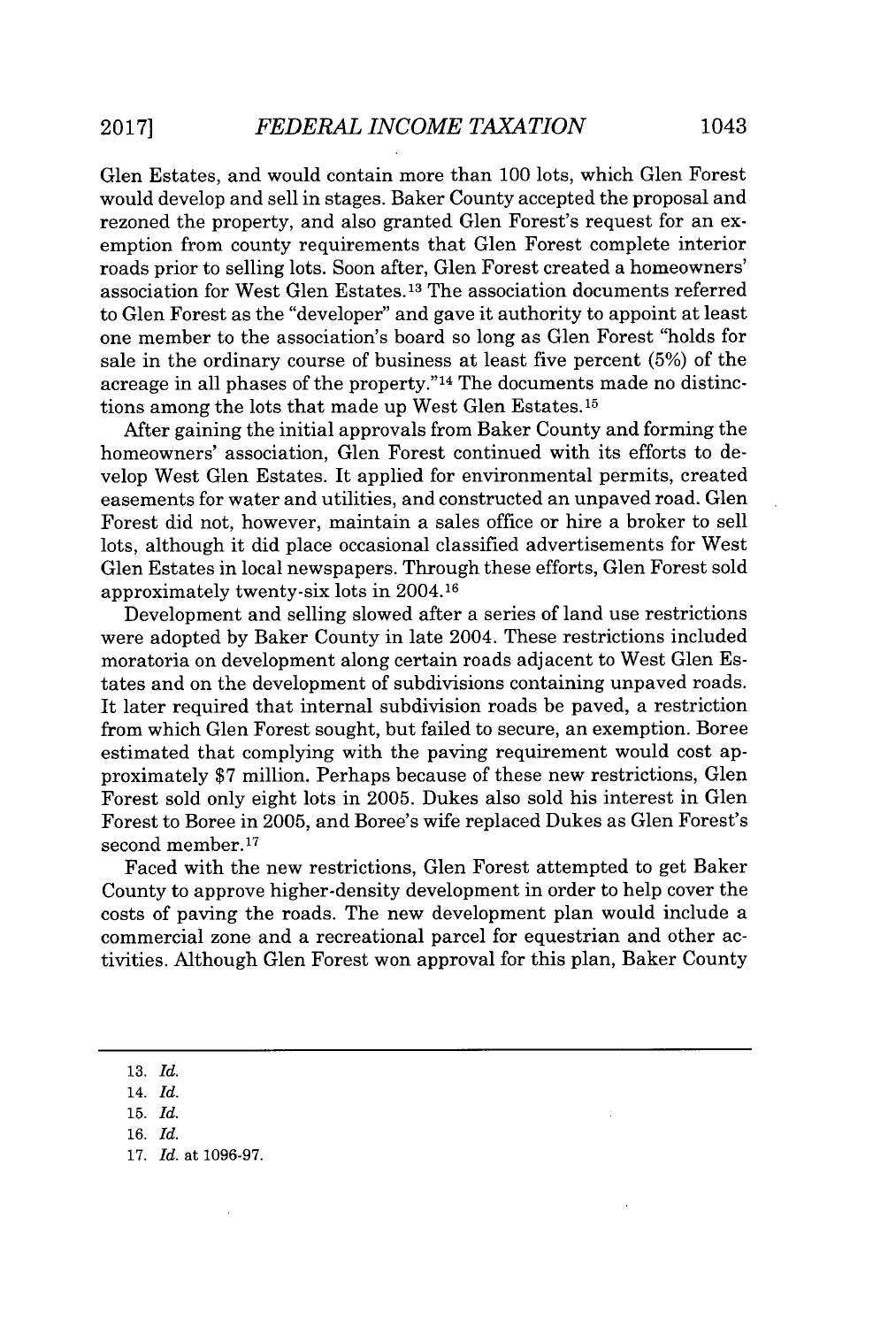also adopted, in early **2006,** a requirement that roads leading to subdivisions be paved, which would cost Glen Forest an estimated \$4.4 million. Glen Forest sold no lots in **2006.18**

Faced with the new paving requirement, Glen Forest turned to a developer, Adrian Development (Adrian), that was planning a development adjacent to West Glen Estates, in an attempt to sell West Glen Estates. An agreement was reached under which Adrian would purchase almost all of the remaining property (over **1,067** acres) for at least **\$9,000** per acre. The transaction closed in early **2007,** and included property in various stages of development.19

The Borees' tax returns had been prepared **by** the same accounting firm since **1998.** Glen Forest's Schedules K-1 for the years 2002 to 2004 reported ordinary losses from the sale of West Glen Estates lots. For the years **2005** to **2007,** the costs incurred for the West Glen Estates property were deducted as ordinary and necessary business expenses. As those costs exceeded the Borees' business income, they also claimed ordinary losses in those years. The reporting of these gains, expenses, and losses as ordinary is consistent with the Borees being engaged in the business of developing real estate. However, the gain from the sale of the West Glen Estates property in **2007** was reported as long-term capital gain, rather than as ordinary gain.<sup>20</sup> That is consistent with the Borees being real estate investors, rather than developers.

In 2011, the IRS issued the Borees a deficiency notice relating to the characterization of the West Glen Estates income as long-term capital gains rather than ordinary income.<sup>21</sup> The IRS determined that the income from the sale should have been reported as ordinary income.<sup>22</sup> The IRS also imposed a 20% understatement of income tax penalty on the resulting underpayment.<sup>23</sup> The Borees challenged the deficiency notice and penalty in the Tax Court.<sup>24</sup>

At trial, the Borees contended that West Glen Estates was intended to be held as an investment, and that the sales were made only to service the debt incurred in the original purchase of the land. The Tax Court, however, noted that the evidence contradicted that testimony, and instead supported the IRS's position that the Borees purchased the property to develop in the ordinary course of business. Specifically, the Tax

**18.** *Id.* at **1097. 19.** *Id.* at **1097-98.** 20. *Id.* at **1098-99.** 21. *Id.* at **1099.** 22. *Id.* **23.** *Id.* 24. *Id.*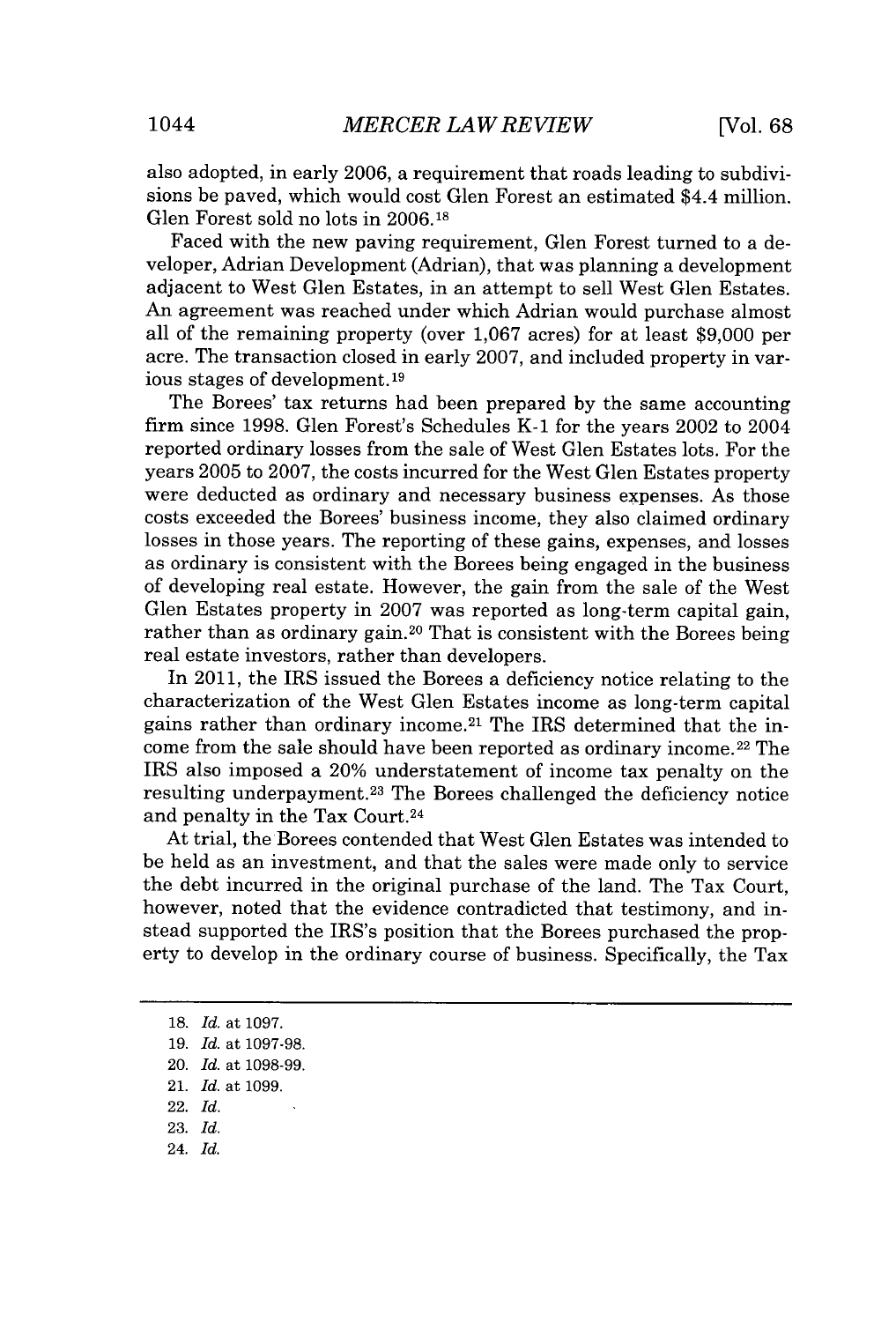Court noted that the Borees engaged in business activities that included the following: **(1)** subdividing the property; (2) building roads; **(3)** engaging in zoning activities; (4) presenting Glen Forest as a real estate business to prospective buyers, government bodies, and on their earlier tax returns; and **(5)** making frequent and substantial sales of property. **All** of these weighed against treating West Glen Estates as a capital asset under *Winthrop.* The Tax Court concluded that the Borees were engaged in the business of developing and selling residential real estate, and therefore should have reported the income from the sale of West Glen Estates as ordinary income.<sup>25</sup> Thereupon, the Tax Court found that the Borees were liable for \$1,784,242 in unpaid taxes arising from that mischaracterization.<sup>26</sup>

The Tax Court also imposed the 20% penalty for understatement of tax, pursuant to **§** 6662.27 That section of the Code imposes a penalty for "[a]ny substantial understatement of income tax."<sup>28</sup>However, the penalty should not apply to any portion of the underpayment "if it is shown that there was a reasonable cause for such portion and that the taxpayer acted in good faith with respect to such portion."<sup>29</sup> "Reasonable cause" is determined "on a case-by-case basis, taking into account all pertinent facts and circumstances."<sup>30</sup> If the taxpayer relies on the advice of a professional, that reliance must be reasonable and have been made in good faith,<sup>31</sup> and the professional must have acted based on "all pertinent facts and circumstances and the law as it relates to those facts and circumstances." <sup>32</sup>In applying the *§* **6662** penalty, the Tax Court did not provide specific reasons for its determination that the Borees had not acted reasonably and in good faith.<sup>33</sup>

On appeal to the Eleventh Circuit, the Borees argued that the Tax Court made various errors in its determination of the character of the income from the West Glen Estates sale. First, the Borees contended that the Tax Court erred in considering their intent in purchasing and holding the West Glen Estates property over the years leading up to the sale in

- **28.** I.R.C. **§ 6662(b)(2)** (2012).
- **29.** I.R.C. **§ 6664(c)(1)** (2012).
- **30.** Treas. Reg. **§** 1.6664-4(b)(1) (2014).
- **31.** *Id.*
- **32.** Treas. Reg. **§** 1.6664-4(c)(1)(i) (2014).
- **33.** *See Boree,* **837 F.3d** at **1093.**

**<sup>25.</sup>** *Id.*

**<sup>26.</sup>** *Id.* at **1095.**

**<sup>27.</sup>** *Id.* at **1099.**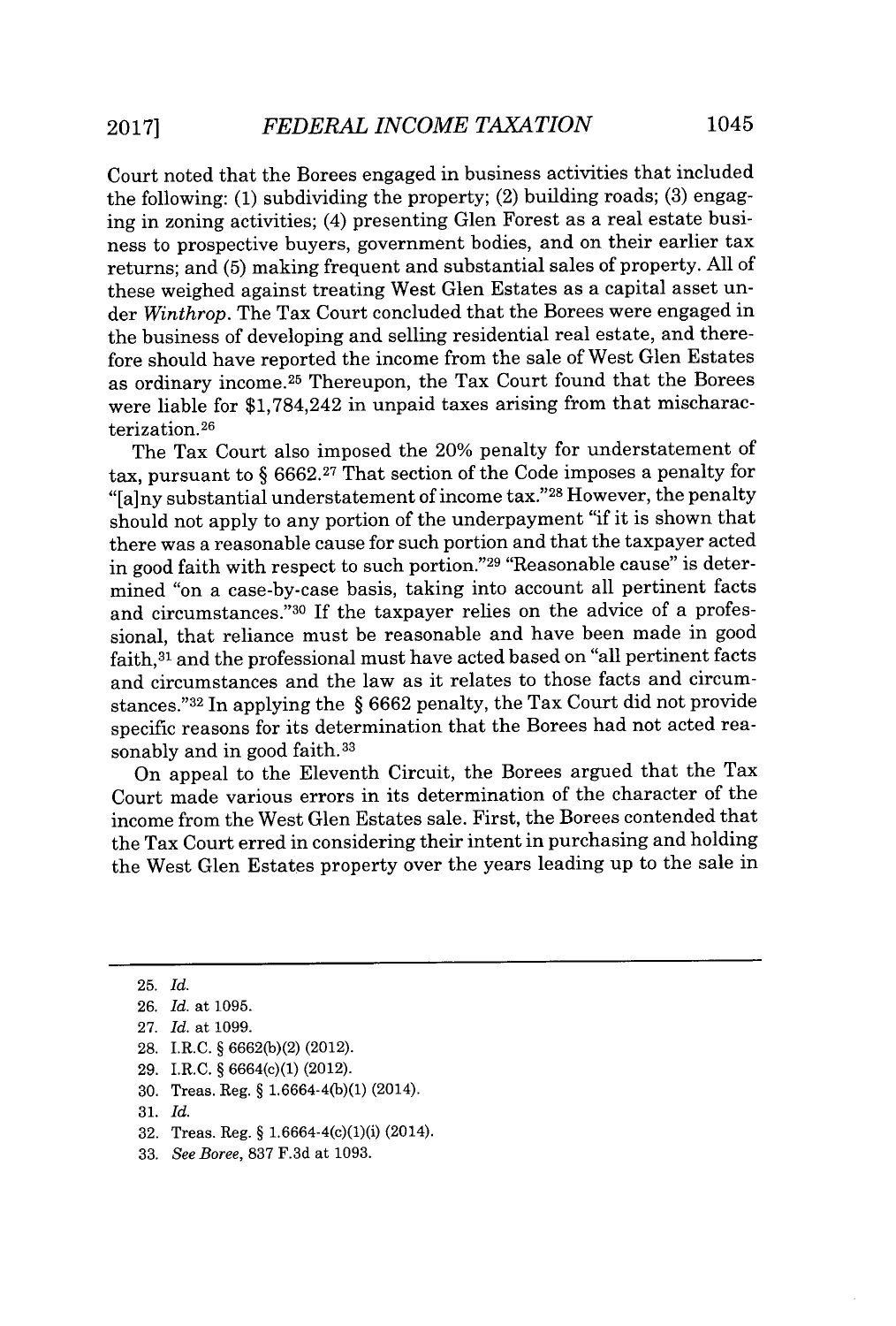**2007.** Rather, the Tax Court should have looked at the intent of the Borees in holding the property only at the time of the sale.<sup>34</sup> In support, the Borees relied on the case of *Sanders v. United States,<sup>35</sup>*which stated that "it was the taxpayer's intent at the time of the sales that is relevant for an inquiry as to whether capital gains treatment is justified."36 The Eleventh Circuit noted that the Borees' proposed analysis was nonsensical, and cited another precedent, *Suburban Realty Co. v. United States,3<sup>7</sup>*for the principal that "[a]t the very moment of sale, the property is certainly being held 'for sale.' The appropriate question certainly must be the taxpayer's primary holding purpose at some point before he decided to make the sale in dispute."<sup>38</sup> Further, the court noted that in *Sanders*, despite the apparently favorable language, the court did look at the years preceding the taxpayer's sale of the property to determine the taxpayer's intent.39 Thus, the court determined that the Tax Court was correct in looking to the previous years in determining the Borees' intent with the West Glen Estates property. <sup>40</sup>

As for the Tax Court's analysis of the Borees' intent, the Eleventh Circuit stated that "[t]here is no real dispute at this point that prior to the enactment of the county land use restrictions, Glen Forest held the West Glen Estates property for sale in the ordinary course of the business of developing a subdivision."41 The court noted that sales of lots began immediately after the initial purchase, as did efforts to gain approval for subdivision and development of the property.<sup>42</sup> The Borees held out West Glen Estates as a subdivision development and took concrete steps to make it such **by** creating roads, easements, and a homeowners' association. The Borees, however, pointed to the Baker County ordinance requiring the West Glen Estates roads to be paved as an "adverse government action" that forced them to change their original intent with the property.<sup>43</sup>Although the court recognized that some government actions (such as condemnation) can render an intent to develop the property unrealistic, it noted that in this case the government restrictions "merely placed

**36.** *Id.* at **889.**

**38.** *Id.* at **182.**

**39.** *Boree,* **837 F.3d** at **1101. Boree** explained that "the 'sales' the *Sanders* court referred to **.** . **.** were the taxpayer's 'continuous and frequent sales of the lots"' over a several-year period. *Id.* (quoting *Sanders,* 740 **F.2d** at **889).**

40. *Id.* at 1101-02.

41. *Id.* at 1102.

42. *Id.*

43. *Id.*

<sup>34.</sup> *Id.*

**<sup>35.</sup>** 740 **F.2d 886 (11th** Cir. 1984).

**<sup>37. 615</sup> F.2d 171** (5th Cir. **1980).**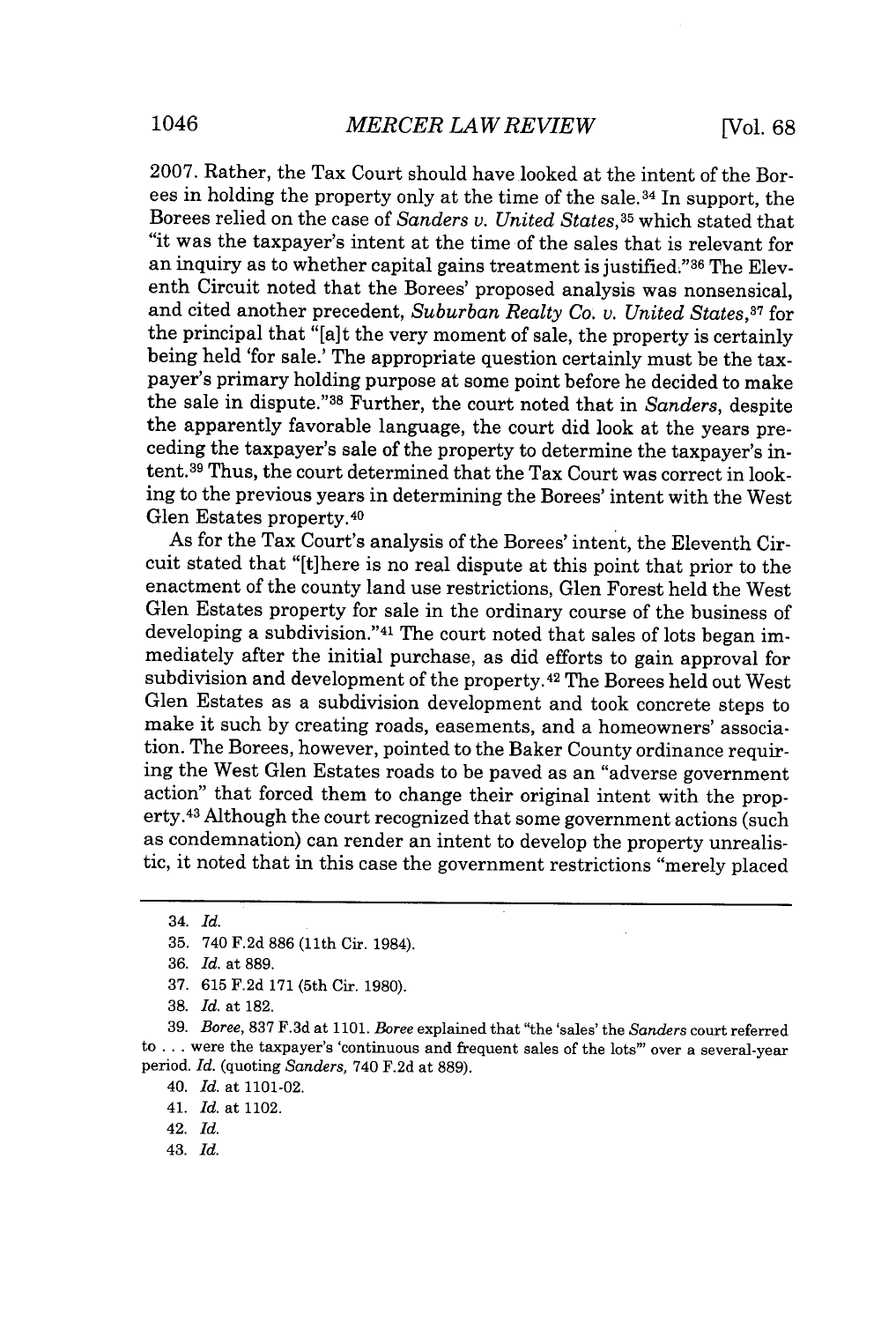additional costs on developers interested in pursuing certain types of development" and "did not foreclose all development."<sup>44</sup> Moreover, even after the restrictions were imposed in 2004 and **2005,** the Borees' actions demonstrated a continuing intent to develop the property. Notably, the Borees sought exemptions from the restrictions and hired a lawyer to help get approval to rezone the property to permit denser development (to fund the road paving costs).<sup>45</sup>The court concluded that the actions were "evidence of strategic and thorough involvement in pursuit of developing the property [and] indicates that the Borees were holding the property for sale in the ordinary course of business right up until they sold it to Adrian and not merely as an investment property."46

The Borees alternatively argued that the lots sold to Adrian had been segregated from the lots that Glen Forest had sold over the previous years. Thus, although the other lots had been sold in the ordinary course of business, those sold to Adrian were an investment asset. As evidence, the Borees noted that the sales agreement with Adrian described that property as "unimproved" and the portion sold to Adrian had not been platted. The Tax Court had rejected this argument, noting for instance that the maps and development plans the Borees submitted to the Baker County Board of Commissioners did not segregate the properties in that way, and the Eleventh Circuit found no fault in the Tax Court's conclusion.<sup>47</sup>

Although the Eleventh Circuit affirmed the Tax Court with respect to the tax liability, it reversed on the matter of the penalty for understatement of tax.<sup>48</sup> The court noted that the Tax Court had not given reasons supporting its determination that the Borees lacked reasonable cause in characterizing the income from the sale of West Glen Estates as longterm capital gain on their **2007** tax return or had not acted in good faith in the preparation of their tax return.<sup>49</sup> In reversing the Tax Court on this issue, the Eleventh Circuit noted that the record showed that the Borees had no sophisticated knowledge of taxes and had long relied on their accounting firm-a reputable firm headed **by** a professor of tax law-to prepare their taxes.<sup>50</sup> The Borees provided complete and accurate records to the firm, and the IRS conceded that the Borees did not

- *47. Id.* **at** 1103-04.
- 48. *Id.* **at 1107.**
- *49. Id.* **at 1106-07.**
- **50.** *Id.* **at 1107.**

*<sup>44.</sup> Id.* **at 1103.**

<sup>45.</sup> *Id.*

*<sup>46.</sup> Id.*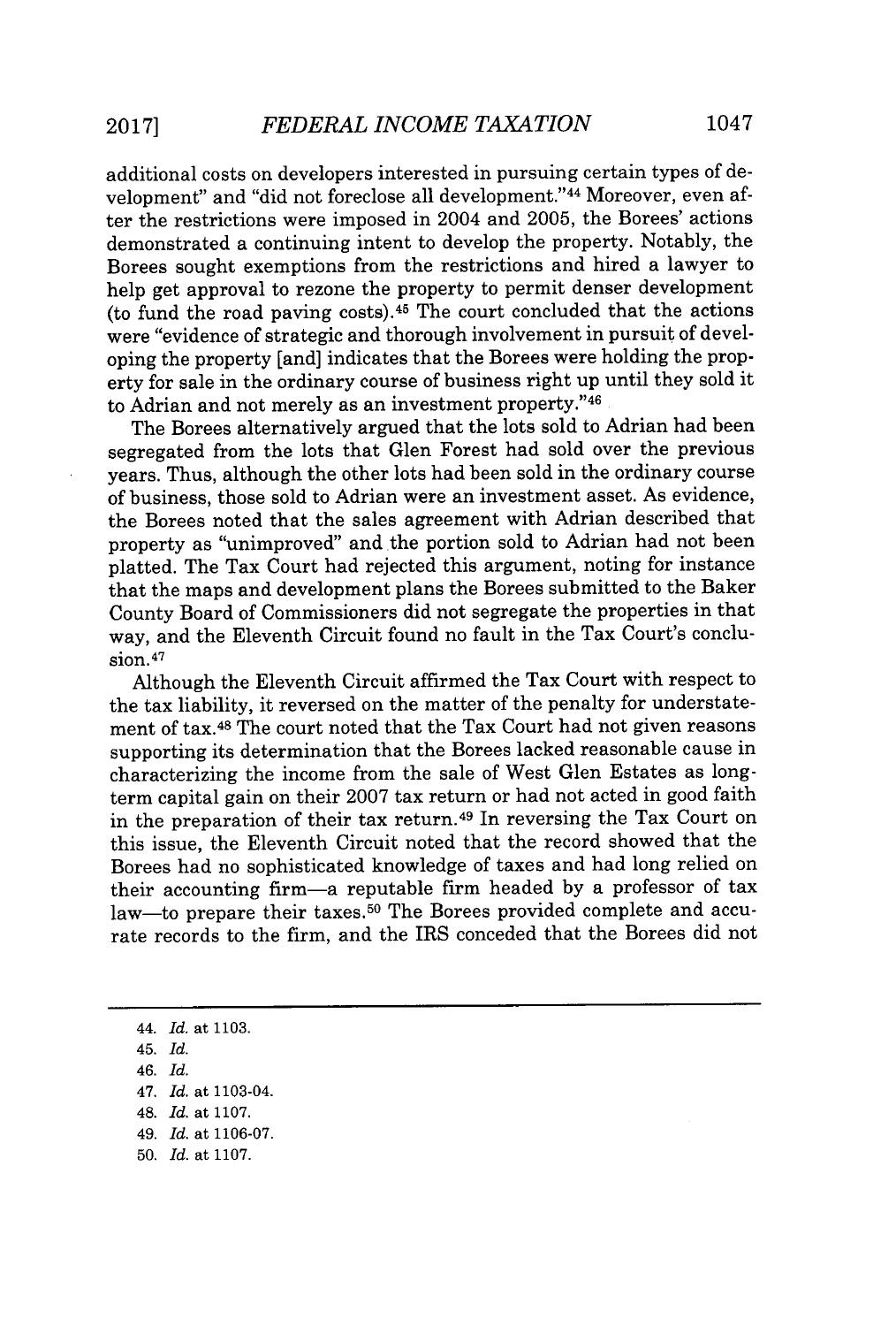give any false information.51 The court concluded on this basis that "[a]lthough the Borees' accountant prepared the **2007** tax return claiming deductions of **\$46,360** for business expenses while claiming a capital gain from the same activity, we find that it was reasonable for the Borees, who were untrained in tax matters, to have relied in good faith on that decision."<sup>52</sup>

### *II. Peterson v. Commissioner*

The taxpayers in *Peterson v. Commissioner*<sup>53</sup> were a married couple (the Petersons). Mrs. Peterson, was a high-level sales executive, a National Sales Director, in Mary Kay, a large cosmetics company that relies upon commission-compensated independent sellers. In that role, Peterson was no longer involved in direct sales to customers, but rather focused on incubating new sales organizations. For tax purposes, Peterson was classified as an independent contractor, not as an employee. <sup>54</sup>

As a National Sales Director, Peterson was entitled to participate in two long-term compensation schemes: the Family Security Program (the Family Program) and the Great Futures Program (the Futures Program).55 The Family Program functioned much like a conventional defined-benefit pension plan. Participating National Sales Directors were entitled to receive a series of payments in the event of their death, disability, or qualifying retirement, based on their average commissions for the five years preceding the triggering event. 56 The Futures Program was a more narrowly tailored incentive program. Under this program, a National Sales Director that established sales organizations in designated foreign countries was entitled to receive a specified percentage of the commissions generated **by** those foreign sales organizations for a fixed period after her retirement, death, or disability.<sup>57</sup>

Both the Family Program and the Futures Program included clauses that permitted Mary Kay to unilaterally amend, modify, or terminate the programs at any time.<sup>58</sup> In 2008, Mary Kay did amend both programs to respond to new section **409A,59** which imposes harsh penalties on de-

**51.** *Id.*

**52.** *Id.*

- **56.** *Id.* at **976.**
- **57.** *Id.* at **977-78.**
- **58.** *Id.* at **978-79.**
- **59.** I.R.C. **§** 409A (2012).

**<sup>53. 827</sup> F.3d 968 (11th** Cir. **2016).**

<sup>54.</sup> *Id.* at **970.**

**<sup>55.</sup>** *Id.* at **973.**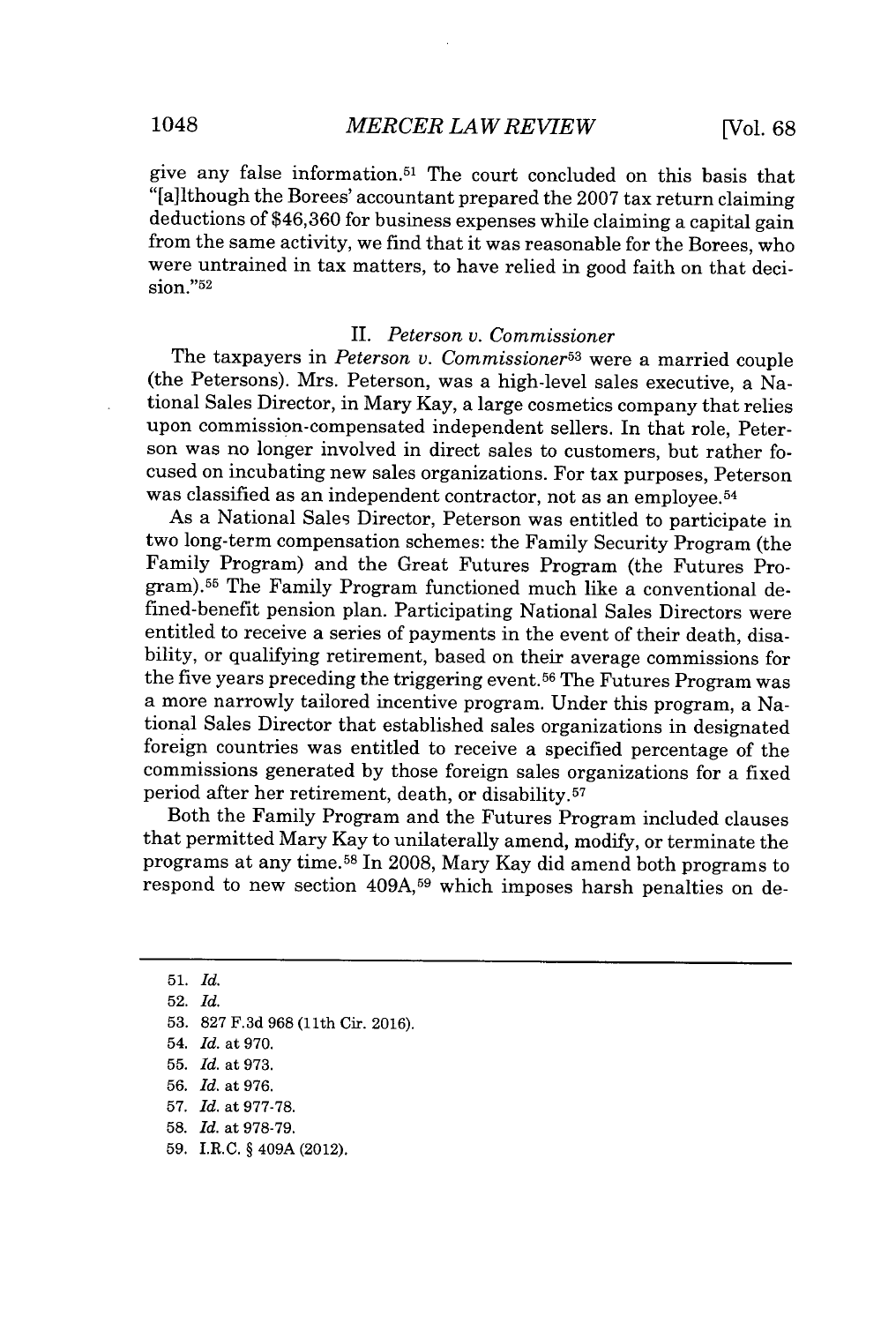ferred compensation arrangements that fail to satisfy certain requirements. The amendments provided that each program was "intended to be a non-qualified deferred compensation arrangement" and that each program was "intended to meet the requirements of **§** 409A **. ..** and shall be construed and interpreted in accordance with such intent."<sup>6</sup> <sup>0</sup>**A** disclosure document provided to the taxpayer stated that the amendments were intended to "make no substantive change" to the Programs, but rather to "simply clarify the language of the Programs to make it absolutely clear that all provisions are in compliance with section 409A."<sup>6</sup> 1 The disclosure explained the necessity for the amendments **by** noting that "[s]ection 409A is broad in its application" and that "it appears that these Programs likely fall within the broad definitions applied to section 409A **. . . "62**

Peterson retired from Mary Kay in **2009** and received payments under both programs in that year. The IRS asserted that under *§* 140163 these payments were subject to self-employment tax.<sup>64</sup> That section imposes a tax on an individual's "self-employment income," which is defined as an individual's net earnings derived from a non-employee trade or business carried on by the taxpayer, subject to a number of exceptions.<sup>65</sup> Courts have held that self-employment income can derive from a trade or business carried on in a previous taxable year, but there must be "a nexus between the income received and a trade or business that is, or was, actually carried on."<sup>66</sup> In the case of deferred compensation payments, the United States Court of Appeals for the Ninth Circuit in *Milligan v. Commissioner*<sup>67</sup> stated the required nexus exists where the payments are "tied to the quantity or quality of the taxpayer's prior labor, rather than the mere fact that the taxpayer worked or works for the payor."68 In that case, the court concluded that post-retirement payments made to an independent contractor insurance agent were not self-employment income where the payments were conditioned on a non-compete covenant and were tied to the cancellation rate of policies written **by** him, as well as the insurance company's income from those policies.<sup>69</sup>

- **66.** Newberry v. Commissioner, **76 T.C.** 441, 444 **(1981).**
- **67. 38 F.3d** 1094 (9th Cir. 1994).
- **68.** *Id. at* **1098.**
- *69. Id. at* **1099.**

**<sup>60.</sup>** *Peterson,* **827 F.3d** at **978-79.**

**<sup>61.</sup>** *Id. at* **981.**

**<sup>62.</sup>** *Id.*

**<sup>63.</sup>** I.R.C. **§** 1401 (2012).

*<sup>64.</sup> Peterson,* **827 F.3d** at **981, 983.**

*<sup>65.</sup>* I.R.C. §1401.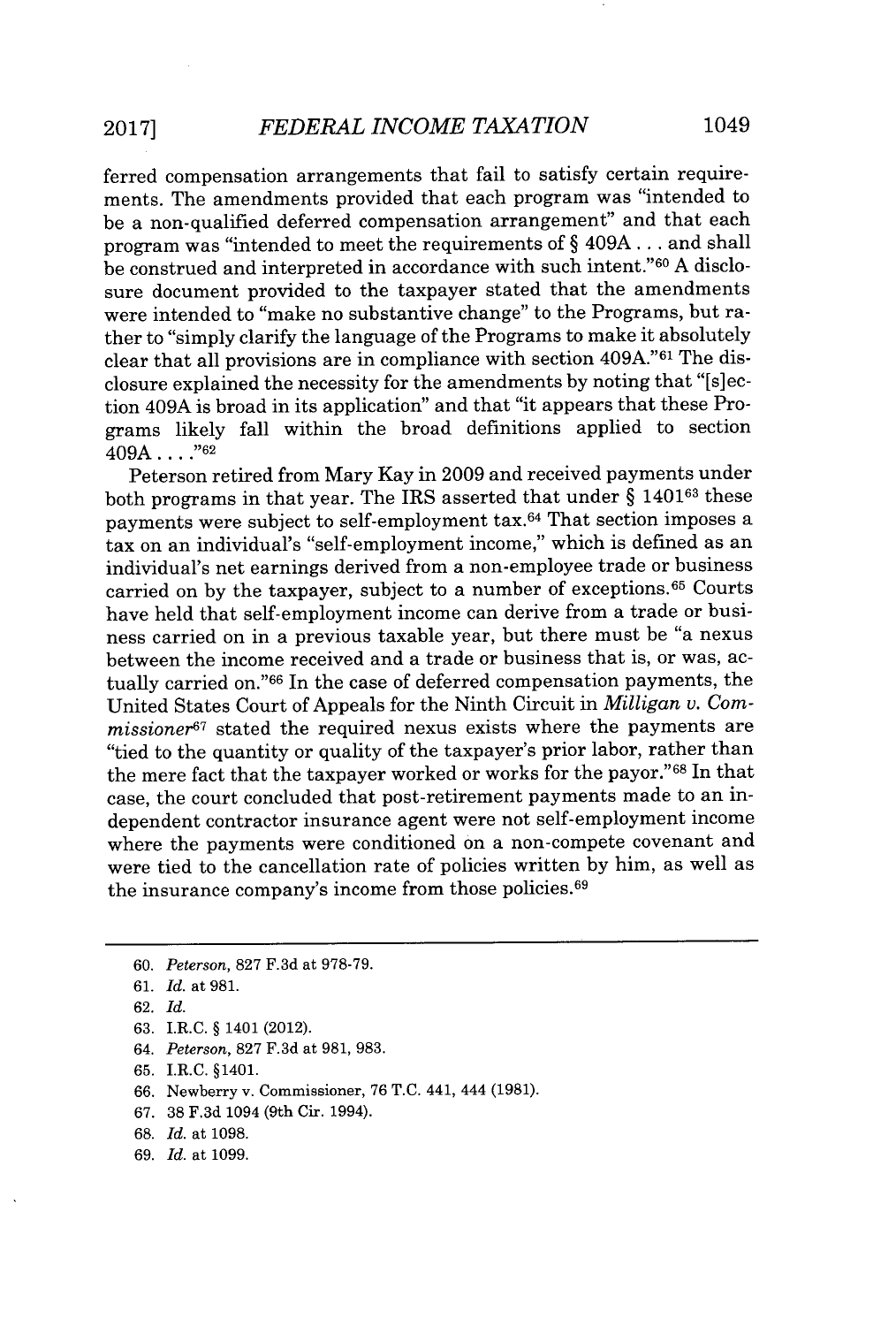With respect to the Petersons, the Tax Court concluded with relatively little analysis that, within the meaning of *§* 1402,70 Mrs. Peterson's distributions from the Programs were "derived" from her self-employment at Mary Kay<sup>71</sup> The court applied the *Milligan* court's interpretation of the nexus standard for deferred compensation: whether the payments are "tied to' the quantity or quality of  $[$ the taxpayer's $]$  prior labor." $72$  The court concluded that payments under both Programs were tied to the quantity or quality of the taxpayer's prior labor.<sup>73</sup> In the case of the Family Program, payments keyed off of the prior commission levels attained by the taxpayer.<sup>74</sup> In the case of the Futures Program, payments were based on sales generated **by** the taxpayer's sales network, which the court viewed as a measure of "how well the network performed based on her prior services."75

As a separate basis for its decision, the court noted that both Programs referred to themselves as "deferred compensation" arrangements in the **2008 §** 409A-related amendments.76 The court indicated that this characterization created a nexus between the payments under the Programs and the taxpayer's prior self-employment and that the taxpayer had failed to provide the necessary proof to disclaim this characterization under the restrictive rule from *Commissioner v. Danielson,<sup>77</sup>*which limits the ability of taxpayers to challenge their own contractual form.<sup>78</sup>

The United States Court of Appeals for the Eleventh Circuit gave much greater prominence to the *Danielson* question. In *Danielson,* the taxpayers were shareholders in a loan company. In connection with the sale of the business, the taxpayers entered into a non-compete agreement with the buyer. The purchase agreement governing the transaction set forth a specific allocation of the consideration between the stock and the non-compete agreement. Nevertheless, the taxpayers reported all of the consideration they received as proceeds from the sale of stock giving rise to capital gain.<sup>79</sup>The court in *Danielson* refused to allow the taxpayer to challenge the contractual allocation on the grounds that it was inconsistent with the substance of the transaction, holding that a taxpayer-

**75.** *Id.*

**<sup>70.</sup>** I.R.C. **§** 1402 (2012).

**<sup>71.</sup>** Peterson v. Commissioner, T.C.M. **(CCH) 619, 619 (2013).**

**<sup>72.</sup>** *Id. at* **621.**

**<sup>73.</sup>** *Id.*

<sup>74.</sup> *Id.*

*<sup>76.</sup> Id.*

**<sup>77.</sup>** Commissioner v. Danielson, **378 F.2d 771 (3d** Cir. **1967).**

**<sup>78.</sup>** *Peterson,* T.C.M. **(CCH)** at **621** (citing *Danielson,* **378 F.2d** at **775** (en banc)).

**<sup>79.</sup>** *Danielson,* **378 F.2d** at **773.**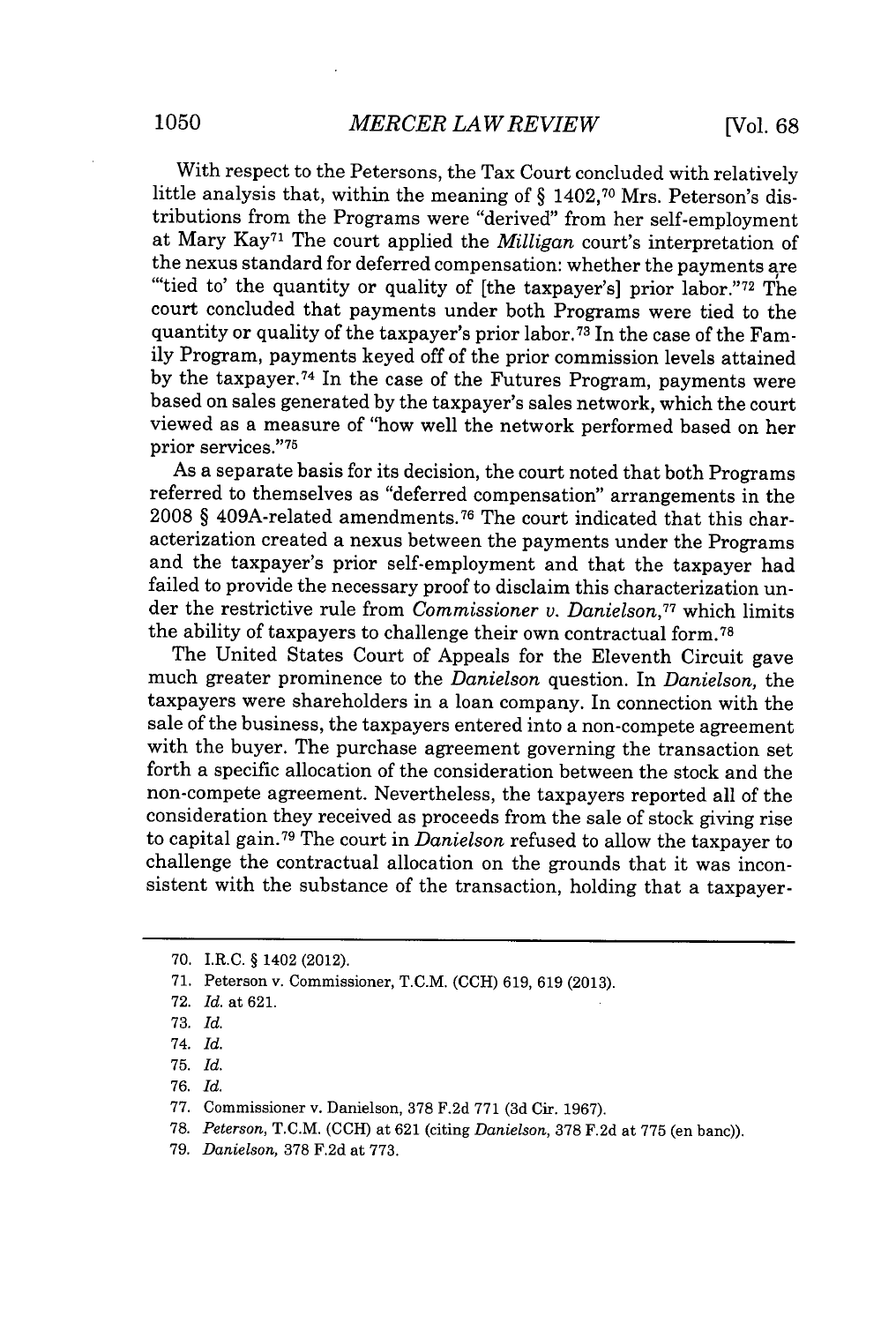initiated challenge to the form of a transaction is only permissible where the taxpayer can bring "proof which in an action between the parties to the agreement would be admissible to alter that construction or to show its unenforceability because of mistake, undue influence, fraud, duress, etc."80 In addition to pointing to the inherent equity of permitting the government to "hold a party to his agreement," the court identified two important policy reasons supporting its rule.<sup>81</sup> First, allowing challenges to the tax treatment agreed to **by** the parties "would be in effect to grant, at the instance of a party, a unilateral reformation of the contract with a resulting unjust enrichment."<sup>82</sup> Further, the absence of a rule against taxpayer-initiated challenges would expose the government to the risk of a "whipsaw," that is, inconsistent treatment of the different parties to a transaction.8 3 Avoiding a whipsaw could require the government to pursue enforcement proceedings against multiple parties to ensure consistency.<sup>84</sup> The *Danielson* rule has been adopted in the Eleventh Circuit.<sup>85</sup>

In the view of the majority, the *Danielson* issue resolved the case.<sup>86</sup> The taxpayer conceded that the **2008** amendments to the Programs explicitly described the payments as "deferred compensation," and no evidence was produced that would permit a deviation from the contractual form under *Danielson.87* Judge Rosenbaum, dissenting, argued that applying the *Danielson* rule in this context was far afield from its original purpose and policy justifications.8 8 The dissent focused on the fact that the taxpayer never agreed specifically to the characterization of payments under the Programs.<sup>89</sup> Rather, this characterization was included in a subsequent unilateral amendment made **by** Mary Kay.<sup>9</sup> <sup>0</sup>While this amendment was concededly binding as a contractual matter, Judge Rosenbaum argued that, unlike in *Danielson,* the taxpayer was clearly not initiating a "unilateral reformation" of the contract that could produce unjust enrichment.<sup>91</sup> Rather, the taxpayer was a party to a contract that

**87.** *Id.*

**88.** *Id. at* 994 (Rosenbaum, **J.,** dissenting).

**89.** *Id. at 996.*

- 90. *Id.*
- **91.** *Id. at 997.*

**<sup>80.</sup>** *Id. at* **775.**

**<sup>81.</sup>** *Id.*

**<sup>82.</sup>** *Id.*

**<sup>83.</sup>** *Id.*

<sup>84.</sup> *Id.*

**<sup>85.</sup>** *See, e.g.,* Plante v. Commissioner, **168 F.3d 1279, 1280** (11th Cir. **1999)** (applying the *Danielson* rule).

**<sup>86.</sup>** *Peterson,* **827 F.3d** at **987.**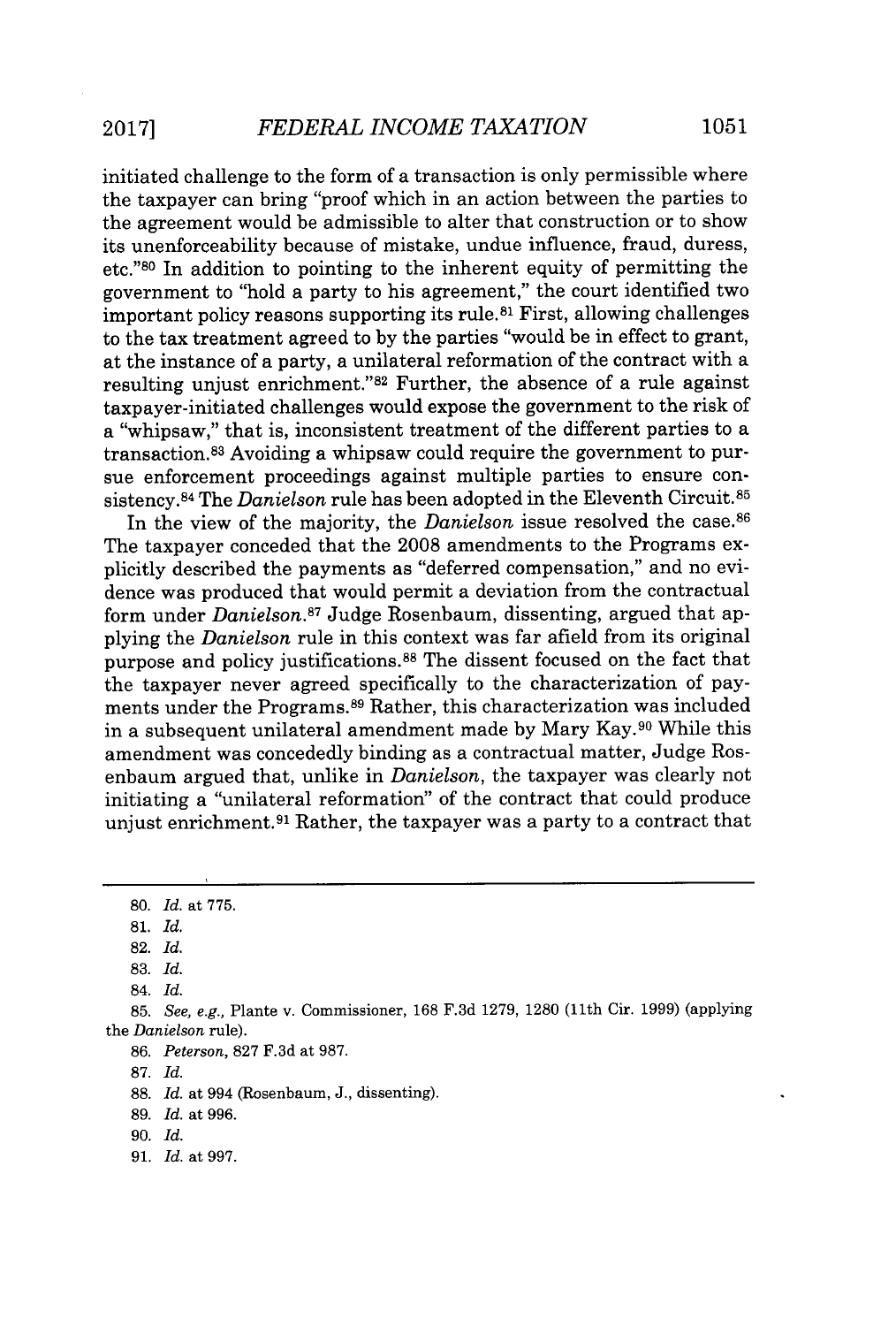had already been unilaterally reformed **by** Mary Kay. <sup>92</sup>In addition, the dissent was not troubled **by** the idea that a failure to apply *Danielson* could force the IRS to pursue litigation against both the taxpayer and Mary Kay to protect its interests.<sup>93</sup>In a case like this, Judge Rosenbaum found there to be a "genuine dispute" on the merits.<sup>94</sup> Since the taxpayer was "not attempting to pull a fast one on the IRS **by** backtracking on an initial, mutual characterization," the dissent saw no reason to apply the preclusive *Danielson* rule in favor of the IRS.96

Although it found the *Danielson* rule sufficient grounds to dispose of the case, the majority also considered the merits.96 The taxpayer contended that payments under the Programs should be viewed, not as compensation but as payments for the sale of her Mary Kay business or payments for a non-compete agreement.<sup>97</sup> The taxpayer also pointed to a subsequently codified line of cases dealing with retirement payments to insurance agents, many of which concluded that such payments were not self-employment income.<sup>98</sup> The majority dismissed both of these arguments.<sup>99</sup>The Programs did not contain any evidence that the intended transaction was the sale of a business, and the facts did not support the conclusion that payments were intended to be for a non-compete agreement.100 The court took the view that the insurance cases were distinguishable from the facts at hand on a number of grounds. <sup>10</sup>1

The dissent took a different approach. First, the dissent concluded that, absent the *Danielson* presumption, the facts of the case did not support treating the payments under the Programs as "deferred compensation." <sup>102</sup>This conclusion was supported **by** the facts that the taxpayer was not required to defer receipt of any income to participate in the program, that the payments received **by** the taxpayer while she was employed were adequate to fully compensate her, and that payments under the Programs were not vested since Mary Kay could terminate the Programs at

**100.** *Id.* at **989-90.** In fact, the taxpayer took a consulting position with a competitor firm of Mary Kay. The company complained about the breach to the taxpayer and did not allow her to participate in a cruise, but it did not take any other action (such as terminating payments under the Programs). *Id.* at **982.**

*101. Id.*

**<sup>92.</sup>** *Id.*

**<sup>93.</sup>** *Id.* at **998.**

*<sup>94.</sup> Id.* at **999-1000.**

**<sup>95.</sup>** *Id.* at **1000** n.6.

*<sup>96.</sup> Id.* at **989** (majority opinion).

*<sup>97.</sup> Id.*

**<sup>98.</sup>** *Id.* at **992-93.**

*<sup>99.</sup> Id.* at 993-94.

**<sup>102.</sup>** *Id.* at **996** (Rosenbaum, **J.,** dissenting).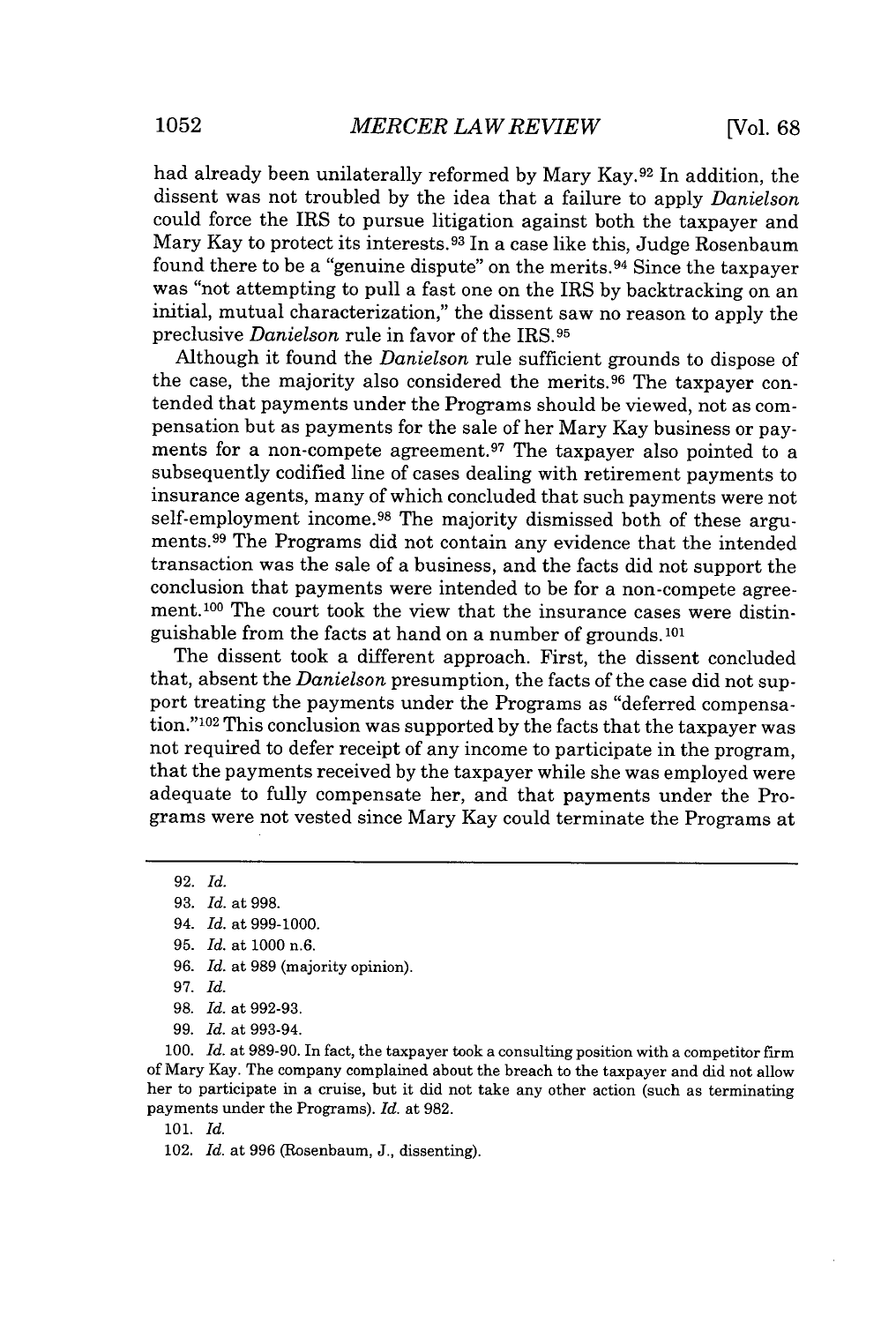any time.<sup>103</sup> Having concluded that the payments were not deferred compensation, the dissent went on to examine whether they satisfied the "nexus" test generally applicable under  $\S$  1402(a).<sup>104</sup> The dissent concluded that the payments under the Family Program, which were a fixed percentage of the taxpayer's annual commissions for a pre-retirement period, were tied to "the quantity or quality" of her prior labor, as required **by** *Milligan.<sup>05</sup>*On the other hand, the payments under the Futures Program were keyed off of the performance of sales units organized **by** the taxpayer.<sup>106</sup> The dissent concluded that these payments were not sufficiently related to the taxpayer's prior employment to constitute self-employment income.<sup>107</sup>

While the narrow technical issue regarding the application of the selfemployment tax to deferred compensation arrangements that was at issue in *Peterson* may be of limited interest, the court's expansive interpretation of the *Danielson* rule deserves attention. It is clear from the facts that the 2004 amendments to the Programs were intended to ensure compliance with the new requirements of **§** 409A and were not thought of as substantive changes. Moreover, the taxpayer was not involved in negotiating the amendments, was not required to consent to them, and may not even have read them. Nevertheless, the court seized on a sentence in those amendments referring to the Programs as non-qualified deferred compensation arrangements (a defined term under **§** 409A) and forced the taxpayer to accept that characterization for an entirely different purpose (computation of self-employment income under *§* 1402).10s

#### III. *Dileng v. Commissioner*

The United States is party to numerous bilateral tax treaties, which have as their principal purpose the prevention of double taxation on those persons who receive income that would otherwise be taxable **by** both countries under their domestic tax laws. These treaties also typically contain information sharing and administrative assistance provisions to aid in the collection of taxes. Article **27** of the United States tax treaty with

**103.** *Id.* at **1001.** 104. *Id.* at 1002. **105.** *Id.* at **1002-03. 106.** *Id.* at **1007-08. 107.** *Id.* at **1009. 108.** *Id.*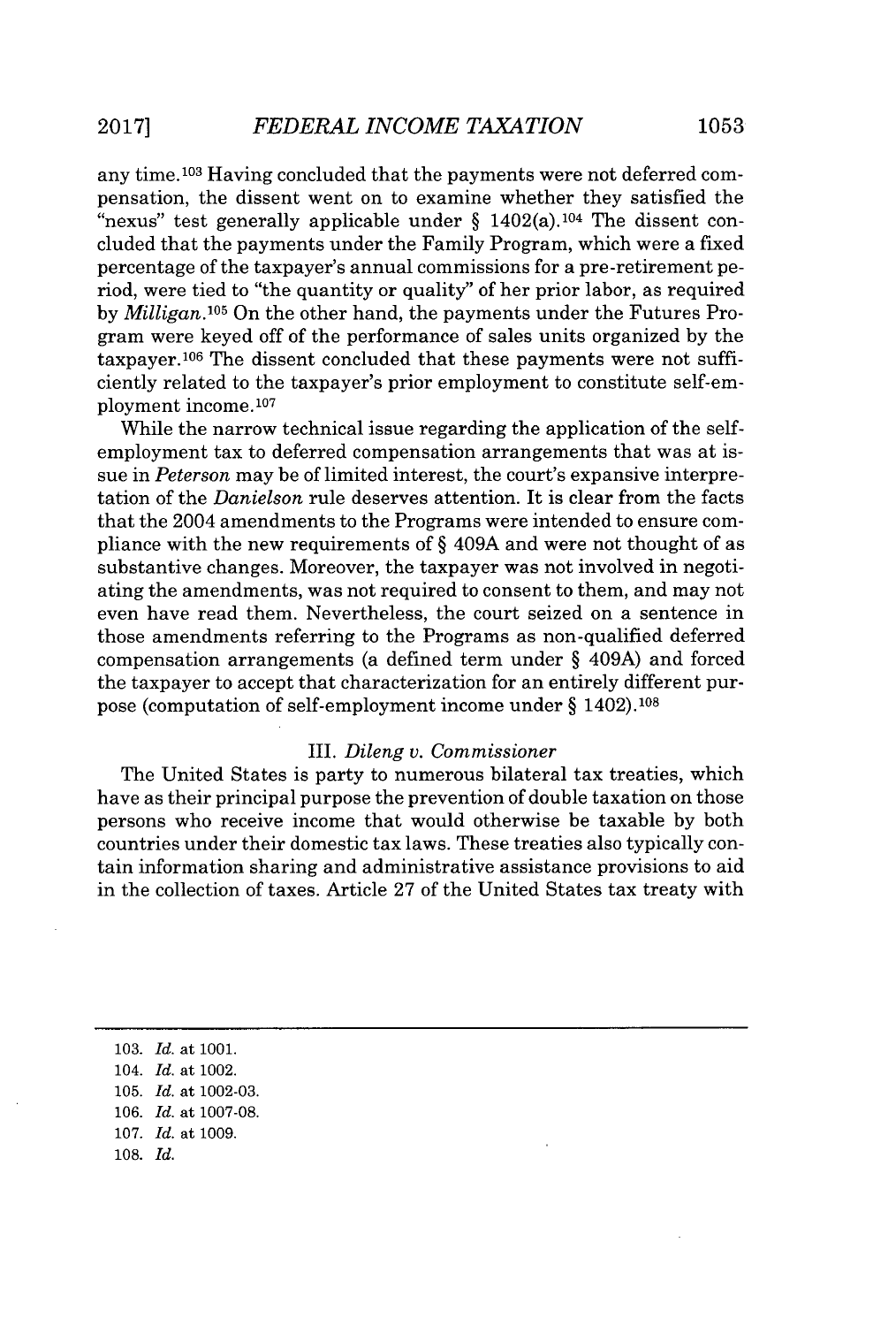Denmark<sup>109</sup> (the Treaty) is typical of these administrative assistance provisions and provides that the two states will "lend assistance to each other in the collection of taxes" covered under the Treaty, upon the filing of a "revenue claim" **by** the state requesting collection assistance. <sup>110</sup> When one of the two countries submits a revenue claim to the other, it "shall include a certification **by** the competent authority of the applicant State that, under the laws of that State, the revenue claim has been **fi**nally determined."111 The "revenue claim is finally determined when the applicant State has the right under its internal law to collect the revenue claim and all administrative and judicial rights of the taxpayer to restrain collection in the applicant State have lapsed or been exhausted." <sup>112</sup> Thus, when one of the contracting states conclusively determines under its domestic tax laws that a taxpayer has an unpaid tax liability, it may submit a revenue claim to the other state where the taxpayer or the taxpayer's property can be found, and that other state is bound to collect and turn over that tax liability. What is less clear from Article **27** is what, if any, rights a taxpayer has to challenge the execution of a revenue claim. The case of *Dileng v. Commissioner,<sup>113</sup>*decided in **2016** in the Northern District of Georgia, provides a rare occasion in which the IRS's actions taken pursuant to a revenue claim were challenged in court. The case emphasizes that there are strict limitations imposed **by** United States statutory law on a taxpayer's power to challenge a revenue claim.114

The Danish Ministry of Taxation, the Skatteministeriet, made a revenue claim to the United States with respect to Torben Dileng, a Danish citizen residing in the United States, requesting assistance in collecting approximately **\$2.5** million in unpaid taxes. The IRS subsequently informed Dileng that it intended to levy his **U.S.** assets to satisfy his Danish tax liability. In response, Dileng filed an action in Denmark to forbear or postpone the collection of the tax, filed a Collection Appeal Request with the IRS, petitioning the IRS to refrain from the levy until the Danish action was resolved, and, upon denial of that request, filed a complaint in the United States District Court for the Northern District of Georgia against the Commissioner of the IRS. Dileng's complaint requested a declaratory judgment and injunction to the effect that the IRS may not levy

**<sup>109.</sup>** Convention for the Avoidance of Double Taxation and the Prevention of Fiscal Evasion with Respect to Taxes on Income, with Protocol, U.S.-Den., Aug. **19, 1999,** T.I.A.S. No. **13056** [hereinafter Treaty].

*<sup>110.</sup> Id.* art. **27(1).**

*<sup>111.</sup> Id.* art. **27(2).**

<sup>112.</sup> *Id.*

**<sup>113. 157</sup>** F. Supp. **3d 1336 (N.D.** Ga. **2016).**

<sup>114.</sup> *See id.* at **1338.**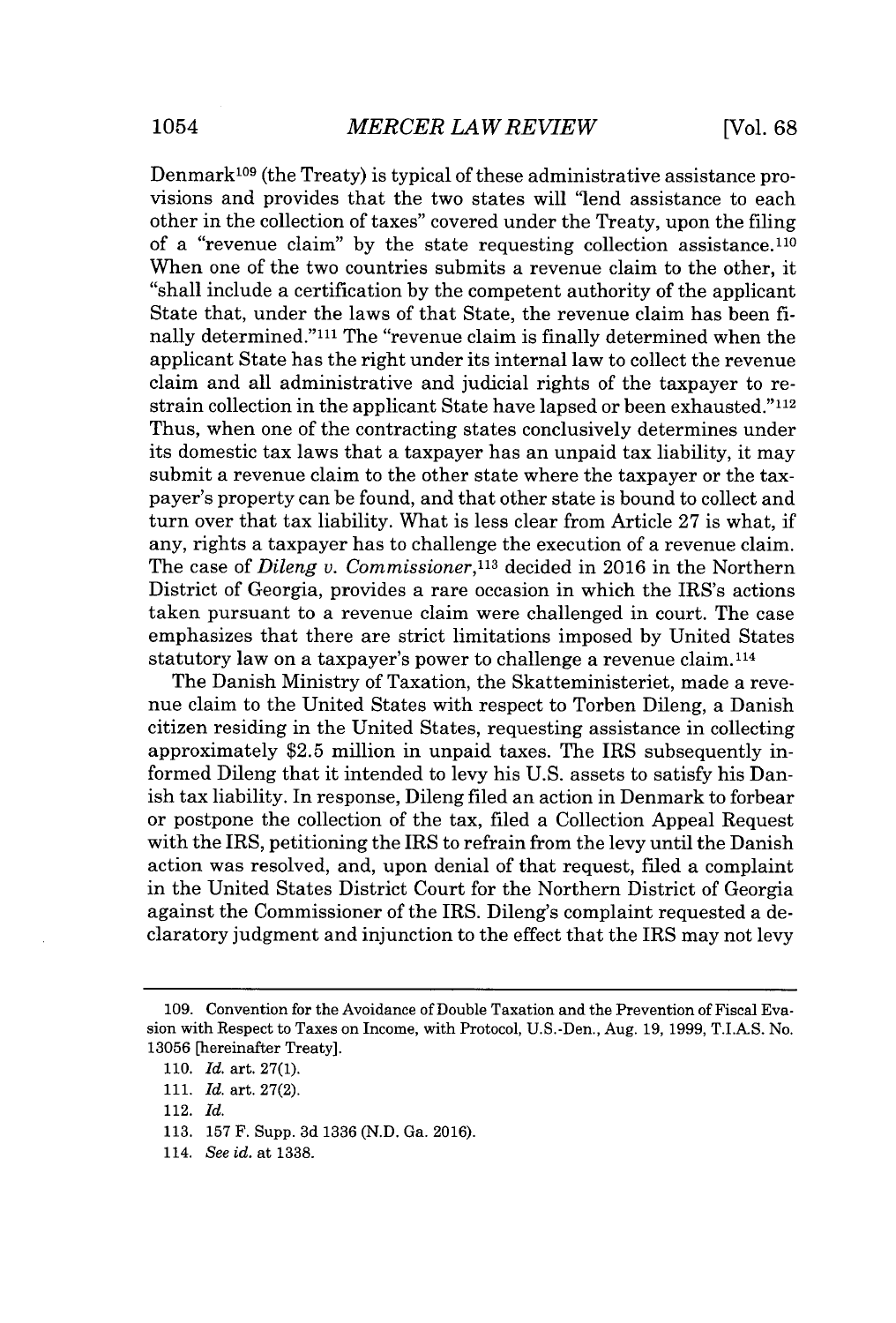his assets until the Danish courts make a final determination about his tax liability. Because of his pending suit in Denmark, Dileng contended that no final determination had been reached. <sup>115</sup>

The United States took the position that Denmark had already reached a final determination as required under Article **27** of the Treaty and further contended that the district court lacked jurisdiction over the suit, due to the limits imposed **by** the Declaratory Judgment Act (the DJA)<sup>116</sup> and the Anti-Injunction Act<sup>117</sup> (the AIA).<sup>118</sup> Under the DJA, "[i]n a case of actual controversy within its jurisdiction **.** . **.** any court of the United States, upon the filing of an appropriate pleading, may declare the rights and other legal relations of any interested party seeking such declaration, whether or not further relief is or could be sought."<sup>119</sup> However, there are a few exceptions listed in the statute, including declaratory judgments sought "with respect to Federal taxes."<sup>120</sup> The AIA provides, with some exceptions not relevant here, that "no suit for the purpose of restraining the assessment or collection of any tax shall be maintained in any court **by** any person, whether or not such person is the person against whom such tax was assessed."<sup>121</sup> Under Federal Rules of Civil Procedure **12(b)(1),122** the United States moved for dismissal based on the Treaty, the **DJA,** and the **AIA.123**

In resolving the United States' motion to dismiss, the court first looked at two possible bases for its subject matter jurisdiction: **28 U.S.C.**  $\S 1346(a)^{124}$  and the Treaty itself.<sup>125</sup> Section 1346(a), the statutory basis for tax refund suits, grants original jurisdiction to the district courts over

[a]ny civil action against the United States for the recovery of any internal-revenue tax alleged to have been erroneously or illegally assessed or collected, or any penalty claimed to have been collected without authority or any sum alleged to have been excessive or in any manner wrongfully collected under the internal-revenue laws.<sup>126</sup>

122. **FED.** R. CIv. P. **12(b)(1).**

**123.** *Dileng,* **157** F. Supp. **3d** at 1340.

- 124. **28 U.S.C.** *§* 1346(a) (2012).
- **125.** *Dileng,* **157** F. Supp. **3d** at 1340-42.
- **126. 28 U.S.C.** *§* 1346(a)(1).

**<sup>115.</sup>** *Id.* at 1339-40.

**<sup>116. 28</sup> U.S.C.** *§* 2201 (2012).

**<sup>117.</sup>** I.R.C. *§* 7421 (2012).

**<sup>118.</sup>** *Dileng,* **157** F. Supp. **3d** at **1339.**

**<sup>119. 28</sup> U.S.C.** *§* 2201(a).

<sup>120.</sup> *Id. An* exception to this exception applies to declaratory judgments relating to nonprofit status under I.R.C. *§* **7428** (2012).

<sup>121.</sup> I.R.C. *§* 7421(a).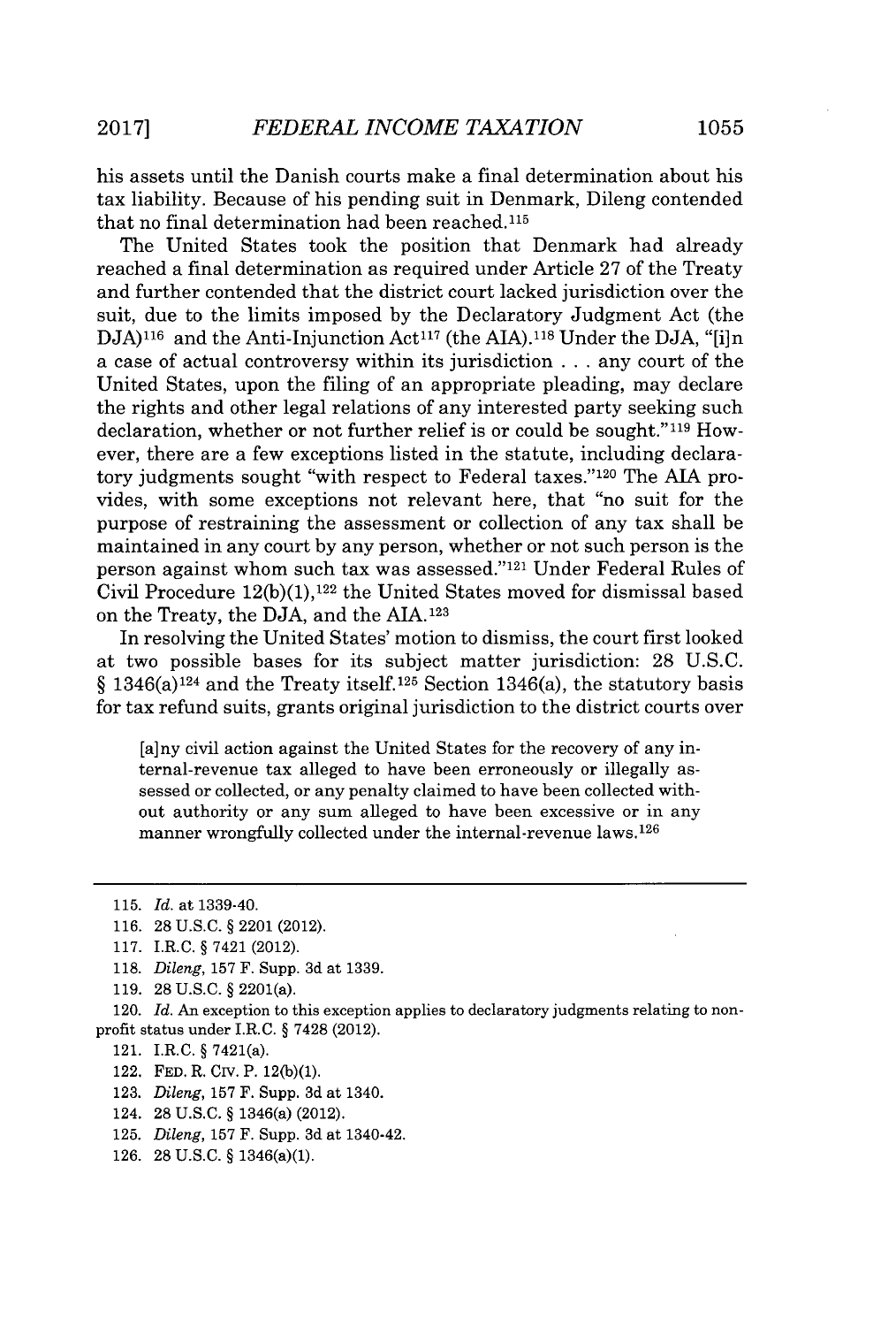Under the Treaty, a "revenue claim shall be treated **by** the United States as an assessment under United States laws against the taxpayer as of the time the application is received." <sup>127</sup>Thus, if the revenue claim is an assessment for United States tax purposes, there is some basis for the position that **§** 1346(a) would provide jurisdiction for Dileng's suit.

The court explained, however, that the Treaty "does not provide that a citizen of the applicant country against whom collection efforts for foreign taxes are directed is afforded all of the rights and challenge mechanisms that a citizen of the requested country might have to challenge the assessed tax in the requested country."<sup>128</sup> Rather, the court noted, "the Treaty requires the requested country to accept that the taxes are due upon certification by the applicant country.<sup>"129</sup> The court therefore concluded that "[e]ven treating the accepted revenue claim from Denmark as if it were an assessment of United States internal-revenue taxes, Section  $1346(a)(1)$  does not apply[.]"<sup>130</sup>

As an alternative to jurisdiction under **§** 1346(a), Dileng contended that the court's subject matter jurisdiction arose from the Treaty itself.<sup>131</sup> There are two portions of Article **27** of the Treaty that the court found relevant to its analysis.<sup>132</sup> Under Paragraph 2:

An application for assistance in the collection of a revenue claim shall include a certification **by** the competent authority of the applicant State that, under the laws of that State, the revenue claim has been finally determined. For the purposes of this Article, a revenue claim is finally determined when the applicant State has the right under its internal law to collect the revenue claim and all administrative and judicial rights of the taxpayer to restrain collection in the applicant State have lapsed or been exhausted. <sup>133</sup>

Paragraph **5,** however, clarifies that Article **27** does not:

Creat[e] or provid[e] any rights of administrative or judicial review of the applicant State's finally determined revenue claim **by** the requested State, based on any such rights that may be available under the laws of either Contracting State. **If,** at any time pending execution of a request for assistance under this Article, the applicant State loses

- **132.** *Id.* at 1342-43.
- **133.** *Id.*

**<sup>127.</sup>** *Dileng,* **157** F. Supp. **3d** at 1341 (quoting Treaty, art. 27(4)(a)).

**<sup>128.</sup>** *Id.* at 1341-42.

**<sup>129.</sup>** *Id.* at 1342.

**<sup>130.</sup>** *Id.*

**<sup>131.</sup>** *Id.*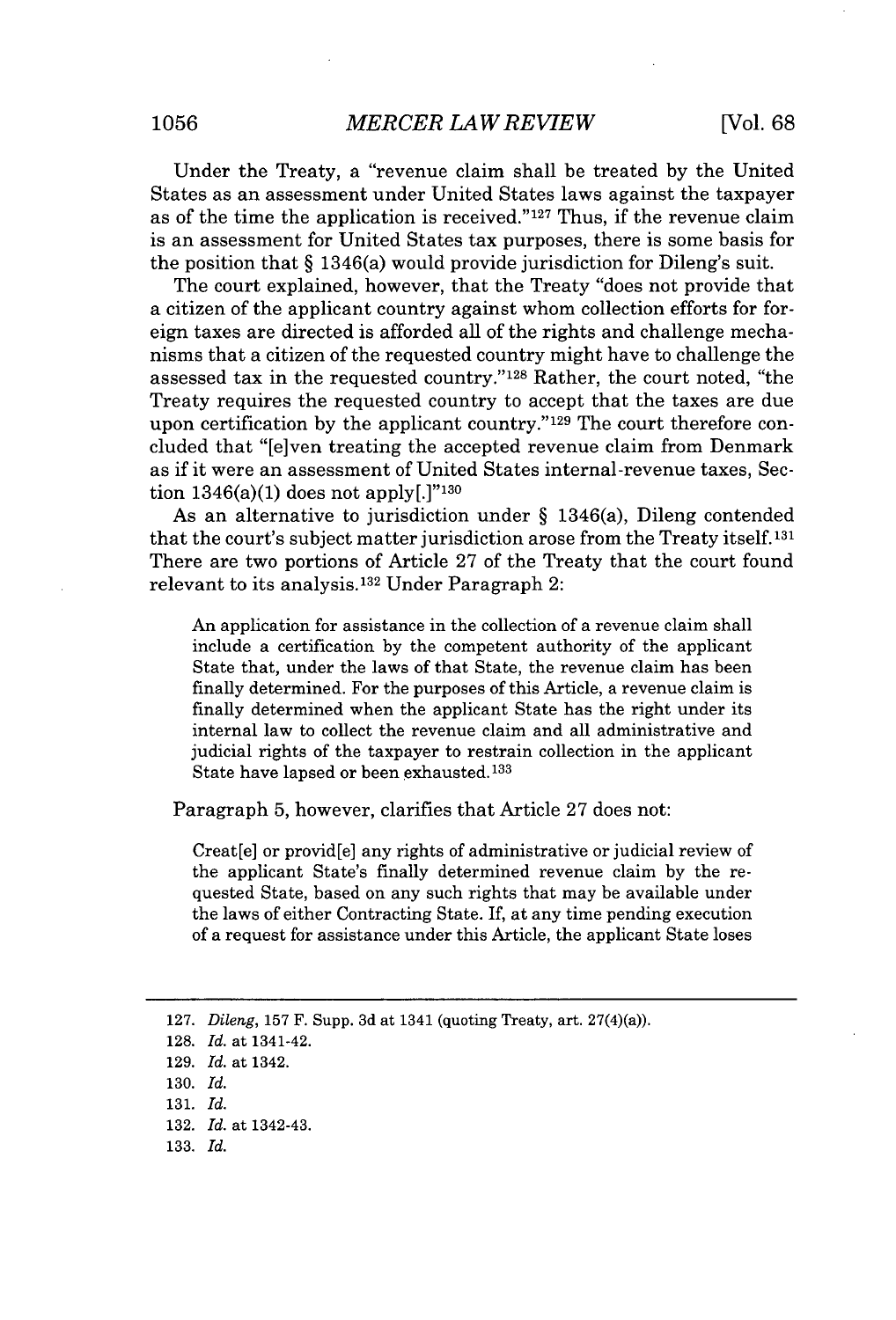the right under its internal law to collect the revenue claim, the competent authority of the applicant State shall promptly withdraw the request for assistance in collection. <sup>134</sup>

From this, the court drew the conclusion that, "a revenue claim, if accepted, is treated **by** the United States as if it were an assessment of taxes owed to the United States itself, subject to the laws of the United States in collecting its own taxes, including the **DJA** and the **AIA."135** Thus, for the Treaty to provide jurisdiction for Dileng's action, those obstacles would have to be overcome.

Dileng apparently did not raise any argument as to why the **DJA** should not bar his request for a declaratory judgment, and the court disposed of that summarily.136 As for his request for an injunction, Dileng argued, however, that two exceptions to the **AIA** applied to his case. <sup>137</sup> The first exception, created **by** the Supreme Court of the United States in *Enochs v. Williams Packing & Navigation Co.,138* allows a taxpayer to challenge the collection of tax where "it is clear that under no circumstances could the Government ultimately prevail" and "equity jurisdiction otherwise exists."<sup>139</sup> Dileng contended that because Denmark had made no final determination prior to filing the revenue claim, the United States had no authority under the Treaty to collect the Danish tax liability.<sup>140</sup> But the court rejected this argument, explaining that:

The exception allows a challenge to a tax assessment only where a plaintiff can show that the United States will not prevail on the tax assessed. Plaintiff here does not challenge the underlying *validity* of the Taxes in the United States, and does not assert . . **.** that there are no circumstances under which he can be found liable for the Taxes in Denmark.141

That is, Dileng's action in Denmark was not about the validity of the tax liability, but was rather a request to delay the collection of that liability. Even if he had challenged the validity of the tax in Denmark, he had not alleged that there was no way that the Skatteministeriet would have prevailed in that suit. Thus, the court concluded that Dileng had not met the first requirement of *Williams Packing,* because he had not

134. *Id.* at 1343. **135.** *Id.* **136.** *Id.* **137.** *Id.* **138. 370 U.S. 1 (1962). 139.** *Id.* at **7.** 140. *Dileng,* **157** F. Supp. **3d** at 1344. 141. *Id.*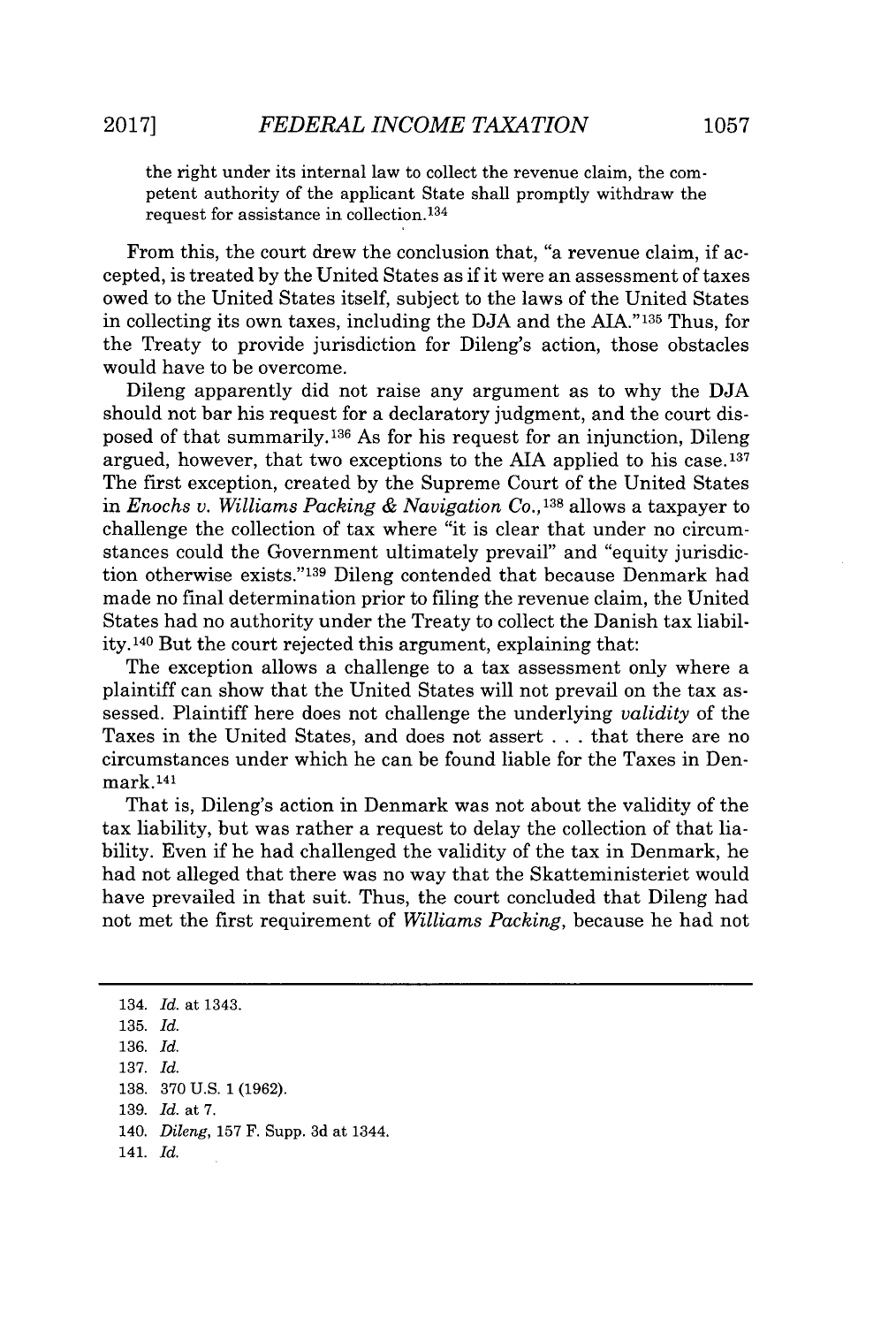alleged any facts that would support the notion that the assessment was "without foundation."142

The court nonetheless continued its analysis, addressing Dileng's argument that his Danish tax liability was not "finally determined" for purposes of the Treaty.<sup>143</sup> The court again pointed out that Dileng's suit in Denmark was an action to forbear or postpone the collection of the tax liability and was not a challenge to the validity of the tax.<sup>144</sup> Moreover, under the Treaty, the authority to determine that a tax is "finally determined" was with Denmark, not the United States.1<sup>45</sup>Thus, the fact that Denmark asserted that the liability was finally determined was sufficient for purposes of the Treaty.

The second exception that Dileng raised to the **AIA** is based on the Supreme Court's holding in *South Carolina v. Regan.1<sup>46</sup>Regan* provides an exception to the **AIA** where "Congress has not provided the plaintiff with an alternative legal way to challenge the validity of a tax."<sup>147</sup> Although this might seem to provide a more feasible approach for Dileng's challenge, the court again noted, as it had in its discussion of *Williams Packing,* that the *Regan* exception applies to challenges to the validity of the tax, whereas Dileng's challenge was to the collection of the tax.1<sup>48</sup> Having disposed of Dileng's arguments in favor of the court's jurisdiction, the court granted the United States' motion to dismiss.<sup>149</sup>

*Dileng* illustrates the difficulty facing a challenge to a revenue claim. Prior to a levy to collect the foreign tax, the taxpayer faces considerable obstacles under the Treaty (and similar tax treaties), the **DJA,** and the **AIA.** It might seem that a taxpayer would have better luck waiting until the property has been levied and then filing suit under **§** 1346 to recover the property, thereby avoiding the limits imposed **by** the **DJA** and **AIA.** At that point, however, the property may no longer be in the hands of the United States, having been turned over to the country making the revenue claim. The taxpayer would then be, as Dileng was, in the position of challenging the tax in Denmark or whatever foreign state filed the reve-

<sup>142.</sup> *Id.* (quoting *Williams Packing,* **370 U.S.** at **8).**

<sup>143.</sup> *Id. at* 1345.

<sup>144.</sup> *Id.*

<sup>145.</sup> *Id.* ("nothing in Article **27** 'shall be construed as creating or providing any rights of administrative or judicial review of the applicant State's finally determined revenue claim **by** the requested State, based on any such right that may be available under the laws of either Contracting state."') (quoting Treaty, art. **27(5)).**

<sup>146. 465</sup> **U.S. 367** (1984).

<sup>147.</sup> *Id.* at **373.**

<sup>148.</sup> *Dileng,* **157** F. Supp. **3d** at 1348.

<sup>149.</sup> *Id.* at **1398.**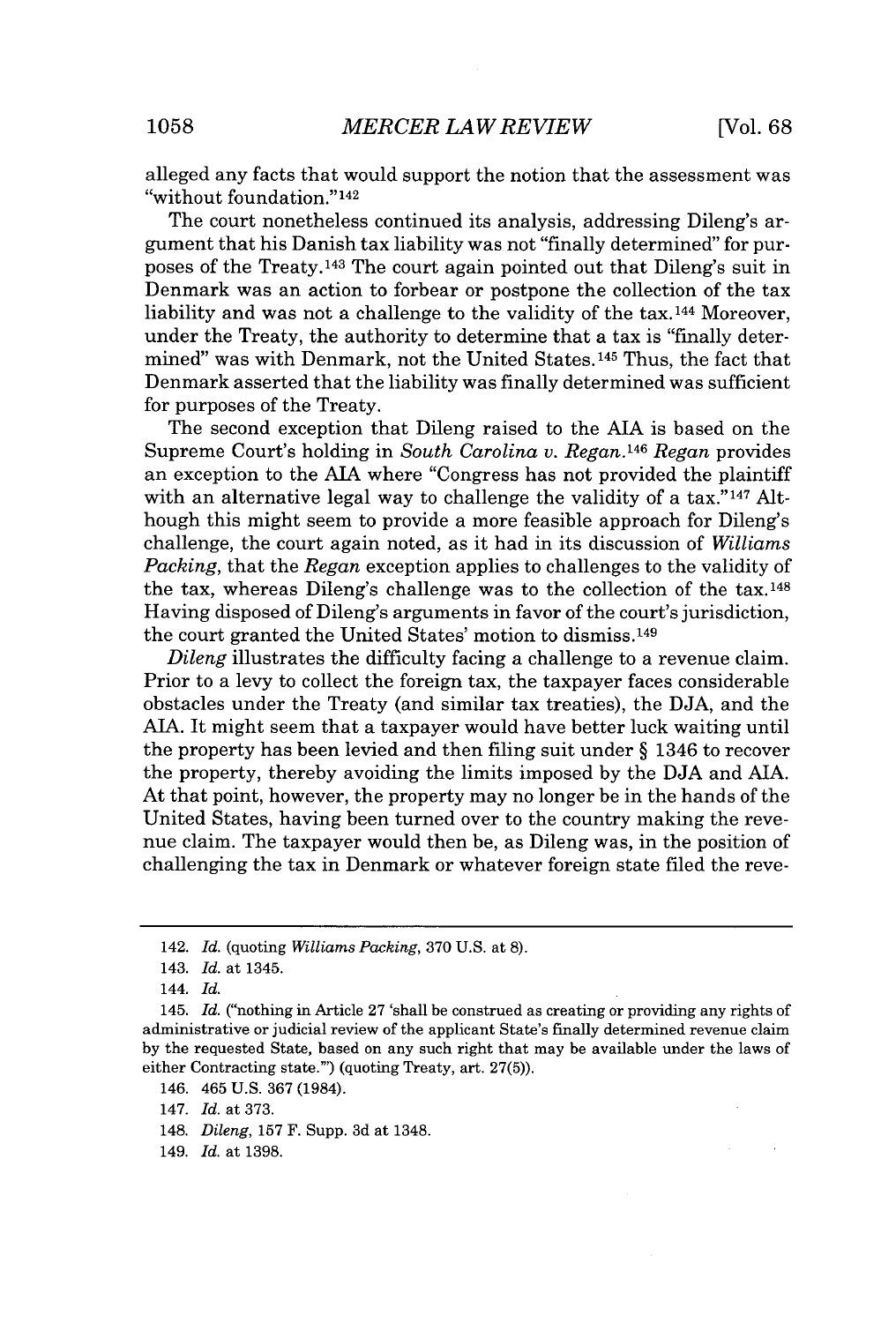nue claim. That, of course, is likely the intended result under such administrative assistance provisions, as it keeps the United States courts out of the **job** of adjudicating tax disputes between foreign states and their taxpayers, even when those taxpayers may be residents in the United States.

 $\bar{z}$